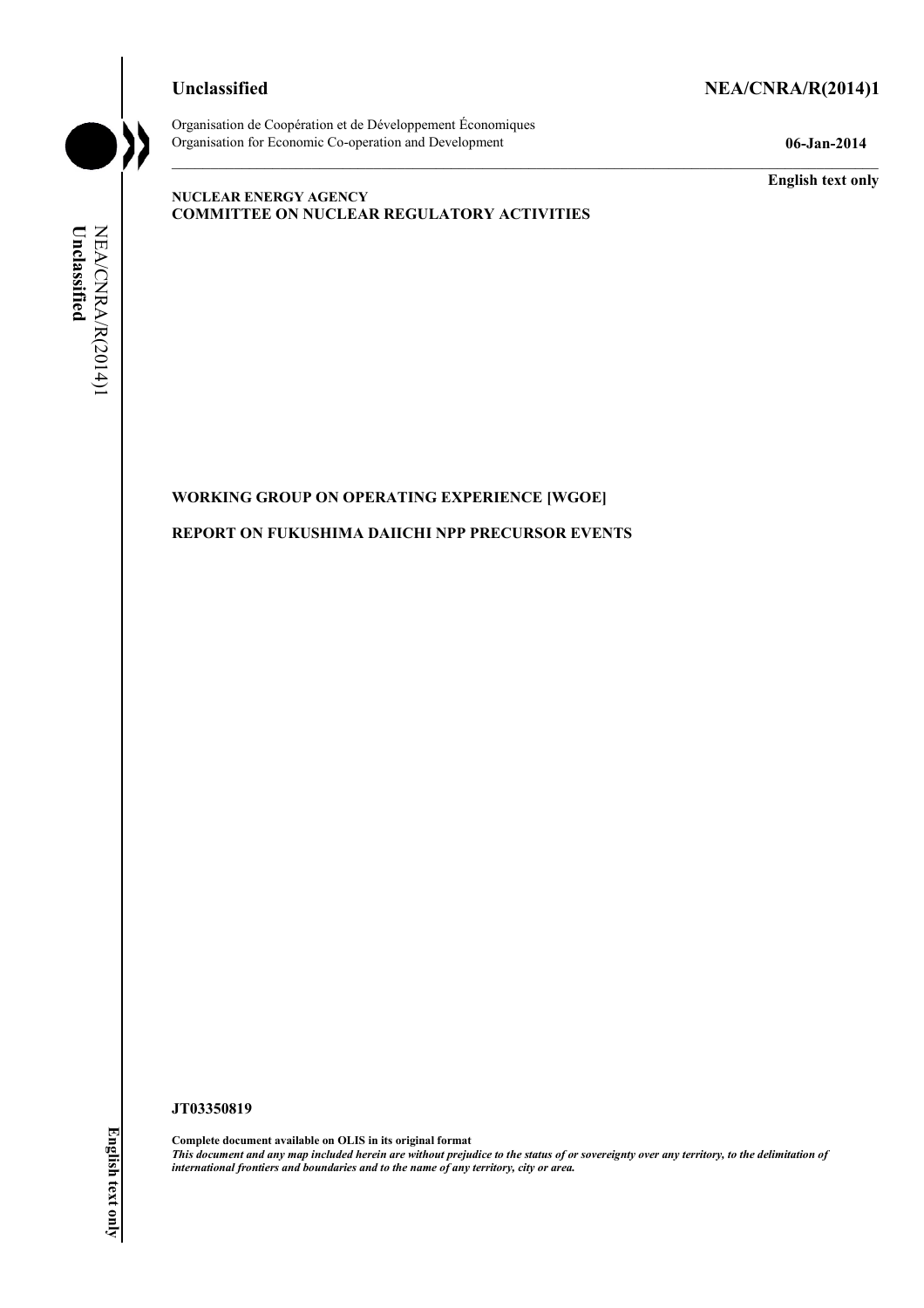#### **ORGANISATION FOR ECONOMIC CO-OPERATION AND DEVELOPMENT**

The OECD is a unique forum where the governments of 34 democracies work together to address the economic, social and environmental challenges of globalisation. The OECD is also at the forefront of efforts to understand and to help governments respond to new developments and concerns, such as corporate governance, the information economy and the challenges of an ageing population. The Organisation provides a setting where governments can compare policy experiences, seek answers to common problems, identify good practice and work to co-ordinate domestic and international policies.

The OECD member countries are: Australia, Austria, Belgium, Canada, Chile, the Czech Republic, Denmark, Estonia, Finland, France, Germany, Greece, Hungary, Iceland, Ireland, Israel, Italy, Japan, Luxembourg, Mexico, the Netherlands, New Zealand, Norway, Poland, Portugal, the Republic of Korea, the Slovak Republic, Slovenia, Spain, Sweden, Switzerland, Turkey, the United Kingdom and the United States. The European Commission takes part in the work of the OECD.

OECD Publishing disseminates widely the results of the Organisation's statistics gathering and research on economic, social and environmental issues, as well as the conventions, guidelines and standards agreed by its members.

*This work is published on the responsibility of the OECD Secretary-General.* 

*The opinions expressed and arguments employed herein do not necessarily reflect the official views of the Organisation or of the governments of its member countries.* 

### **NUCLEAR ENERGY AGENCY**

The OECD Nuclear Energy Agency (NEA) was established on 1 February 1958. Current NEA membership consists of 31 countries: Australia, Austria, Belgium, Canada, the Czech Republic, Denmark, Finland, France, Germany, Greece, Hungary, Iceland, Ireland, Italy, Japan, Luxembourg, Mexico, the Netherlands, Norway, Poland, Portugal, the Republic of Korea, the Russian Federation, the Slovak Republic, Slovenia, Spain, Sweden, Switzerland, Turkey, the United Kingdom and the United States. The European Commission also takes part in the work of the Agency.

The mission of the NEA is:

- to assist its member countries in maintaining and further developing, through international co-operation, the scientific, technological and legal bases required for a safe, environmentally friendly and economical use of nuclear energy for peaceful purposes, as well as
- to provide authoritative assessments and to forge common understandings on key issues, as input to government decisions on nuclear energy policy and to broader OECD policy analyses in areas such as energy and sustainable development.

Specific areas of competence of the NEA include the safety and regulation of nuclear activities, radioactive waste management, radiological protection, nuclear science, economic and technical analyses of the nuclear fuel cycle, nuclear law and liability, and public information.

The NEA Data Bank provides nuclear data and computer program services for participating countries. In these and related tasks, the NEA works in close collaboration with the International Atomic Energy Agency in Vienna, with which it has a Co-operation Agreement, as well as with other international organisations in the nuclear field.

This document and any map included herein are without prejudice to the status of or sovereignty over any territory, to the delimitation of international frontiers and boundaries and to the name of any territory, city or area.

Corrigenda to OECD publications may be found online at: *www.oecd.org/publishing/corrigenda*.

#### **© OECD 2014**

You can copy, download or print OECD content for your own use, and you can include excerpts from OECD publications, databases and multimedia products in your own documents, presentations, blogs, websites and teaching materials, provided that suitable acknowledgment of the OECD as source and copyright owner is given. All requests for public or commercial use and translation rights should be submitted to *rights@oecd.org*. Requests for permission to photocopy portions of this material for public or commercial use shall be addressed directly to the Copyright Clearance Center (CCC) at *info@copyright.com* or the Centre français d'exploitation du droit de copie (CFC) *contact@cfcopies.com*.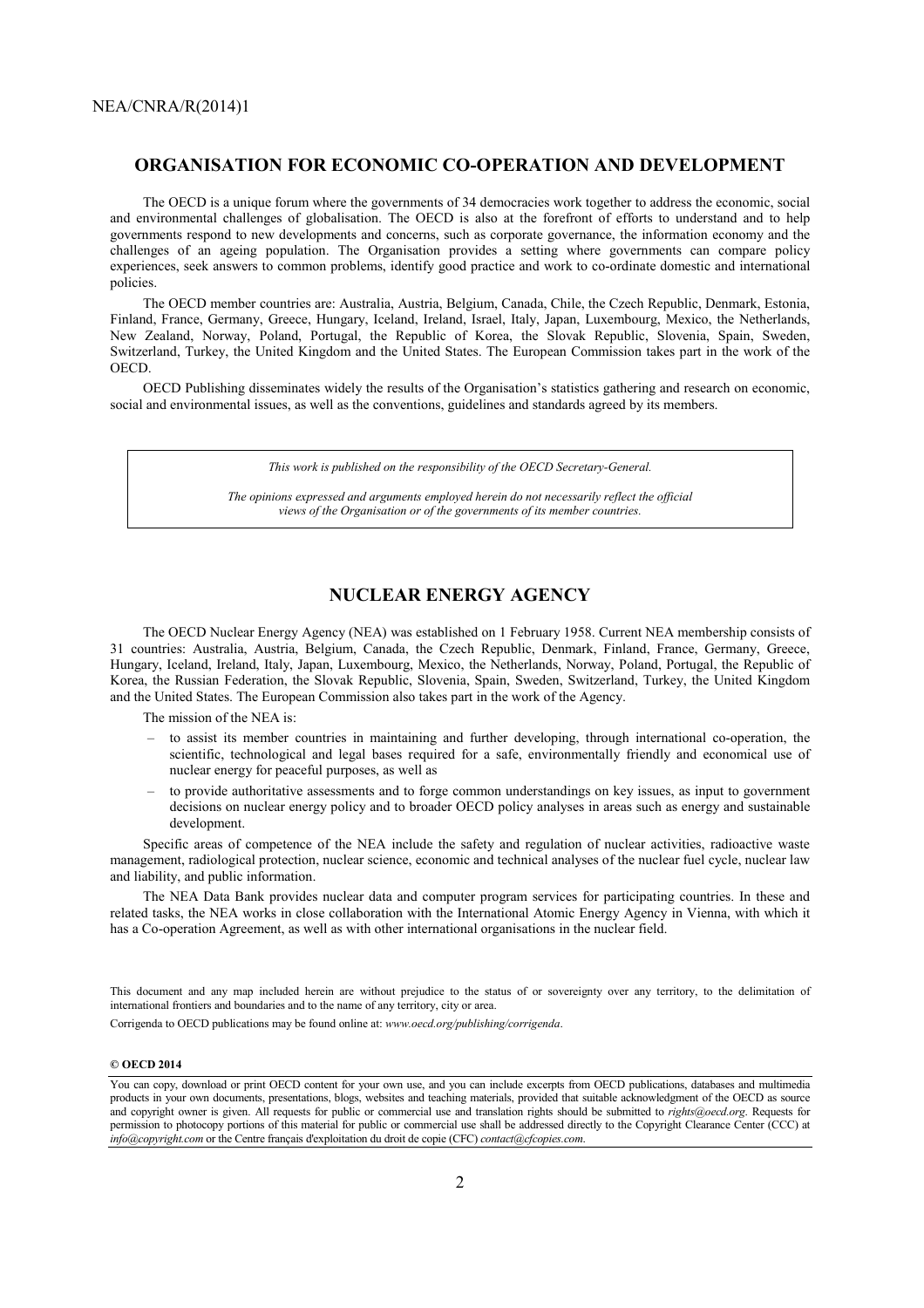#### **COMMITTEE ON NUCLEAR REGULATORY ACTIVITIES**

The Committee on Nuclear Regulatory Activities (CNRA) of the OECD Nuclear Energy Agency (NEA) is an international committee made up primarily of senior nuclear regulators. It was set up in 1989 as a forum for the exchange of information and experience among regulatory organisations.

The committee is responsible for the programme of the NEA, concerning the regulation, licensing and inspection of nuclear installations with regard to safety. The committee's purpose is to promote cooperation among member countries to feedback the experience to safety improving measures, enhance efficiency and effectiveness in the regulatory process and to maintain adequate infrastructure and competence in the nuclear safety field. The CNRA's main tasks are to review developments which could affect regulatory requirements with the objective of providing members with an understanding of the motivation for new regulatory requirements under consideration and an opportunity to offer suggestions that might improve them or avoid disparities among member countries. In particular, the committee reviews current management strategies and safety management practices and operating experiences at nuclear facilities with a view to disseminating lessons learned.

The committee focuses primarily on existing power reactors and other nuclear installations; it may also consider the regulatory implications of new designs of power reactors and other types of nuclear installations.

In implementing its programme, the CNRA establishes cooperative mechanisms with the Committee on the Safety of Nuclear Installations (CSNI) responsible for the programme of the Agency concerning the technical aspects of the design, construction and operation of nuclear installations. The committee also co-operates with NEA's Committee on Radiation Protection and Public Health (CRPPH) and NEA's Radioactive Waste Management Committee (RWMC) on matters of common interest.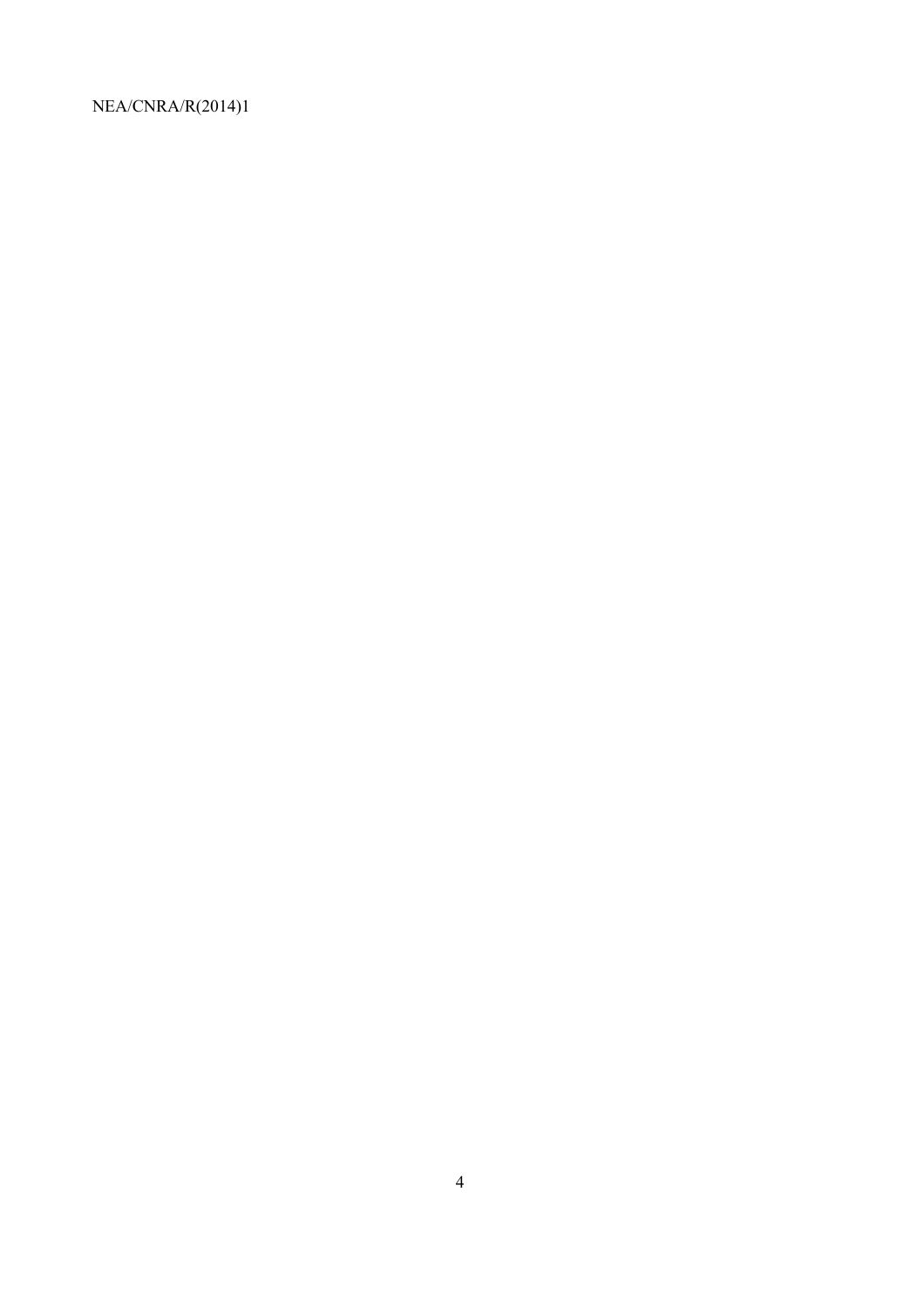# **TABLE OF CONTENT**

| 1. |     |       |                |  |  |  |
|----|-----|-------|----------------|--|--|--|
|    | 1.1 |       | $\overline{7}$ |  |  |  |
|    | 1.2 |       | $\overline{7}$ |  |  |  |
| 2. |     |       |                |  |  |  |
|    | 2.1 |       | 9              |  |  |  |
|    | 2.2 |       | 9              |  |  |  |
|    | 2.3 |       |                |  |  |  |
|    | 2.4 |       |                |  |  |  |
| 3. |     |       |                |  |  |  |
|    | 3.1 |       |                |  |  |  |
|    | 32  |       |                |  |  |  |
|    |     | 321   |                |  |  |  |
|    |     | 3.2.2 |                |  |  |  |
|    |     | 3.2.3 |                |  |  |  |
|    |     | 3.2.4 |                |  |  |  |
|    |     | 3.2.5 |                |  |  |  |
|    | 3.3 |       |                |  |  |  |
|    | 3.4 |       |                |  |  |  |
|    |     |       |                |  |  |  |
|    |     | 3.4.2 |                |  |  |  |
|    |     | 3.4.3 |                |  |  |  |
|    |     | 3.4.4 |                |  |  |  |
|    |     | 345   |                |  |  |  |
|    | 3.5 |       |                |  |  |  |
| 4. |     |       |                |  |  |  |
| 5. |     |       |                |  |  |  |
|    |     |       |                |  |  |  |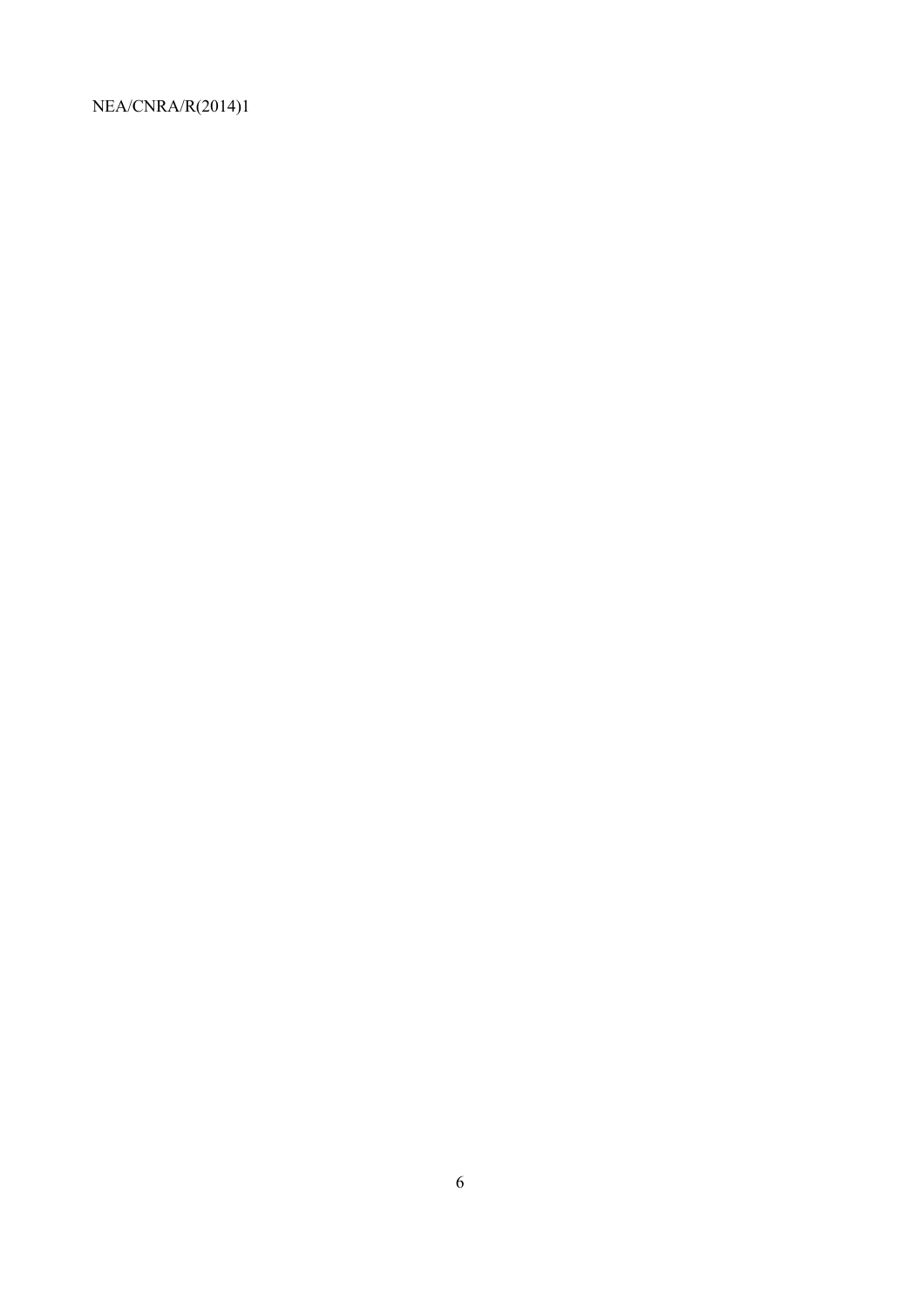#### **1. INTRODUCTION**

#### *1.1 Task Description*

During its  $26<sup>th</sup>$  meeting held in December 2011, the CNRA assigned the WGOE the task to report on new operating experience lessons learned from the 2011 Fukushima Daiichi NPP accident [1]. The main objective of the task is to identify and analyse previous operating events that have significant similarities to the Fukushima Daiichi NPP accident. The task focused on a review of these previous nuclear power plant operating events to address the following questions:

- The Fukushima Daiichi NPP accident, could it have been prevented?
- If there is a next severe accident, may it be prevented?

The main safety goal of the nuclear power industry is the prevention of accidents and continuous assurance of public health and safety. The proper implementation of the lessons learned from the evaluation of operating experiences is one of the major ways to achieve this goal. The worth of such lessons learned has been recognized in the nuclear industry over the last several decades. The accident at Three Mile Island in 1979 initiated the international exchange of information related to nuclear power plant operating events, their root causes and the related lessons learned. The Incident Reporting System (IRS) was started by the NEA in 1981 and extended to the non-OECD countries in 1983. Now, the IRS is jointly run by the IAEA and the NEA and been renamed the International Reporting System for Operating Experience. The IRS was one main focus of the Principal Working Group 1, the predecessor of the WGOE.

Despite this long international data exchange and numerous in-depth topical investigations, the accident at Fukushima Daiichi NPP raised questions if previous operating experience may have highlighted areas of concern, and if properly addressed, could have either minimized the potential for core damage or enhanced the mitigation of the event. Therefore the CNRA requested the WGOE to investigate the international operating experience feedback response from the previous operational events related to the Fukushima Daiichi NPP accident. The CNRA further asked whether the events were adequately addressed prior to Fukushima Daiichi NPP accident and what could be improved in the international operating experience feedback programme.

Furthermore, the WGOE was asked to interact with other working groups who could provide insights in this area. This task report includes information on significant precursor events developed by the CSNI Working Group on Risk Assessment (WGRISK).

#### *1.2 Approaches of the report*

The Fukushima Daiichi NPP accident serves as a case study for various disciplines within nuclear sciences. Researchers worldwide in health physics, radio-ecology, severe accident analysis, and human and organisational factors have investigated the progression of the accidents and their consequences. The WGOE is focused on the lessons learned from operating experiences, and the Fukushima Daiichi NPP accident is an extremely important source for deriving generic lessons. The main goal of the operating experience feedback is to prevent such accidents. Therefore, this report analyses whether and why this accident could not be prevented. To understand the role operating experience could play in identifying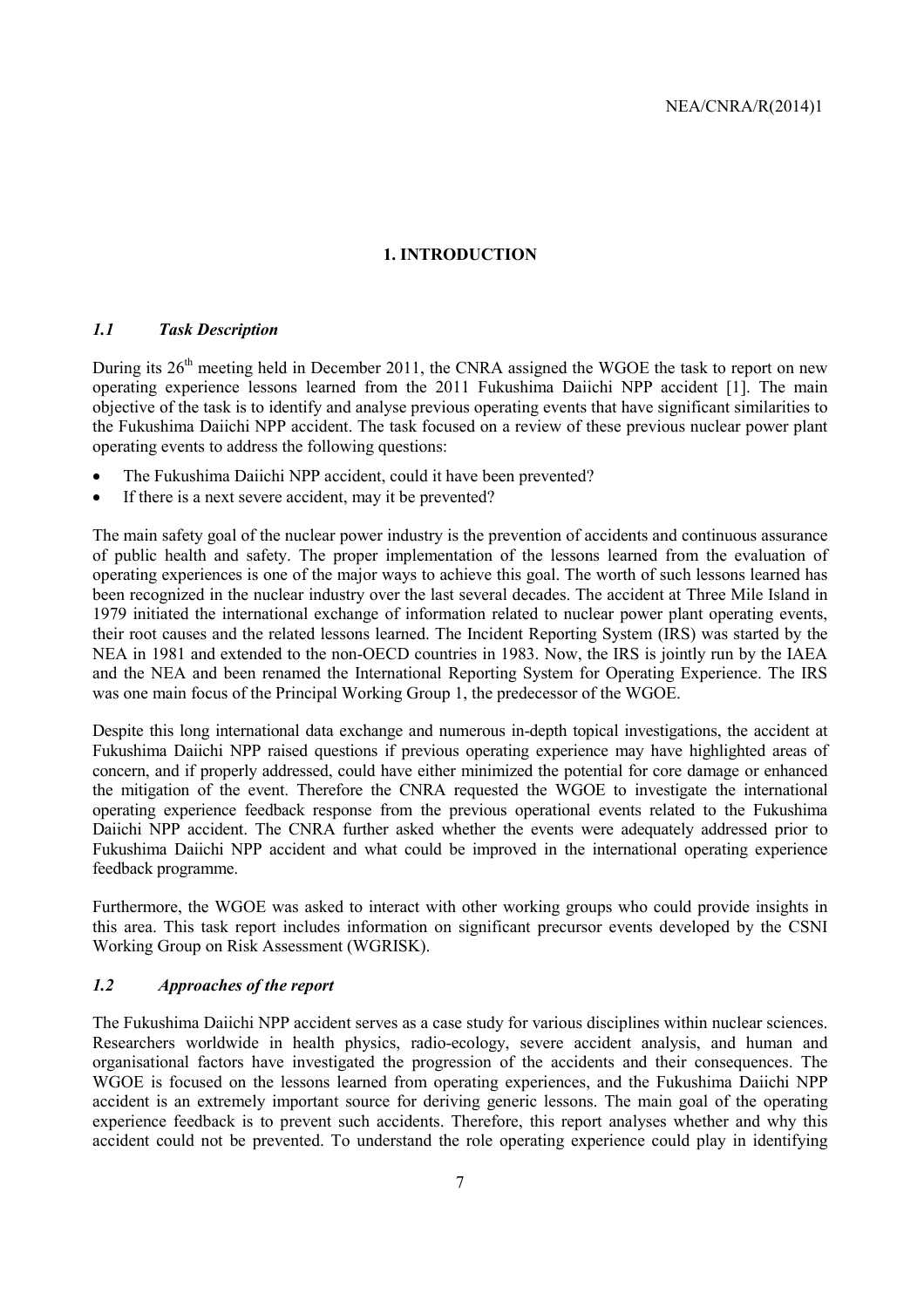plant vulnerabilities and minimizing the potential of severe accidents leading to significant public health consequences, the identification of the initiating events and the barriers that failed during the Fukushima Daiichi NPP accident is necessary.

The approach followed by the WGOE in this report is consistent with the working group approach for generic reports on the evaluation of operating experiences. It is developed in Chapters 2 and 3 and includes the following steps:

- Analysis of the triggering event to clarify the event sequences and the initiating events.
- Selection of a set of previous events with similar initiators.
- Summary of the main generic lessons derived from the in-depth analyses of these events.

The report focusses on the initiators and event sequences. A root cause analysis has not been performed. The answer to the question "Why it was not prevented?" is not part of this report.

The main tool for event evaluation of WGOE is the IRS [2] that was established by the NEA in 1981 and is now jointly operated with the IAEA. It contains safety significant events with important lessons to be learned.

Thus the analysis starts with a description of the sequences of the Fukushima Daiichi NPP accident from a technical view-point. The evaluation focusses on the initiating events and the main system unavailabilities during the accident sequences. A detailed analysis of the accident management within the accident sequence is not part of the report. Neither is there an evaluation of the safety culture or of the safety management at TEPCO before the accident. These aspects are dealt with by other NEA working groups.

The leading question to the first part is: have similar sequences happened before? A search of the IRS database was performed to identify events with similar characteristics as the Fukushima Daiichi NPP accident. The results of the search are used to identify precursors that cover a wide range of characteristics and phenomena observed in the accident.

The evaluation of the five events that share similarities with the accident at Fukushima Daiichi NPP focusses on two questions:

- How were severe core damage accidents prevented during these events? Addressing this question an analysis of the effective barriers is required that stopped the event sequence.
- What are the main and generic lessons to be learned from these events? For most of the events studied, additional documentation was used beyond that available in the IRS database.

These lessons learned should address potential plant vulnerabilities and – if correctly implemented – minimize the potential for severe core damage events. These lessons learned are related to the question whether or not operating experience could provide significant insights that may have mitigated the accident at Fukushima Daiichi NPP.

In addition to the IRS based investigation performed by the WGOE, the WGRISK was asked to identify important precursor events that could offer further insights into the basis of their risk significance. To that end, the WGRISK developed four criteria to select risk-significant events for consideration by the WGOE. These precursor events have also been analysed regarding their initiators, their effective barriers and their main lessons learned. The WGRISK contribution is embedded in Chapter 4.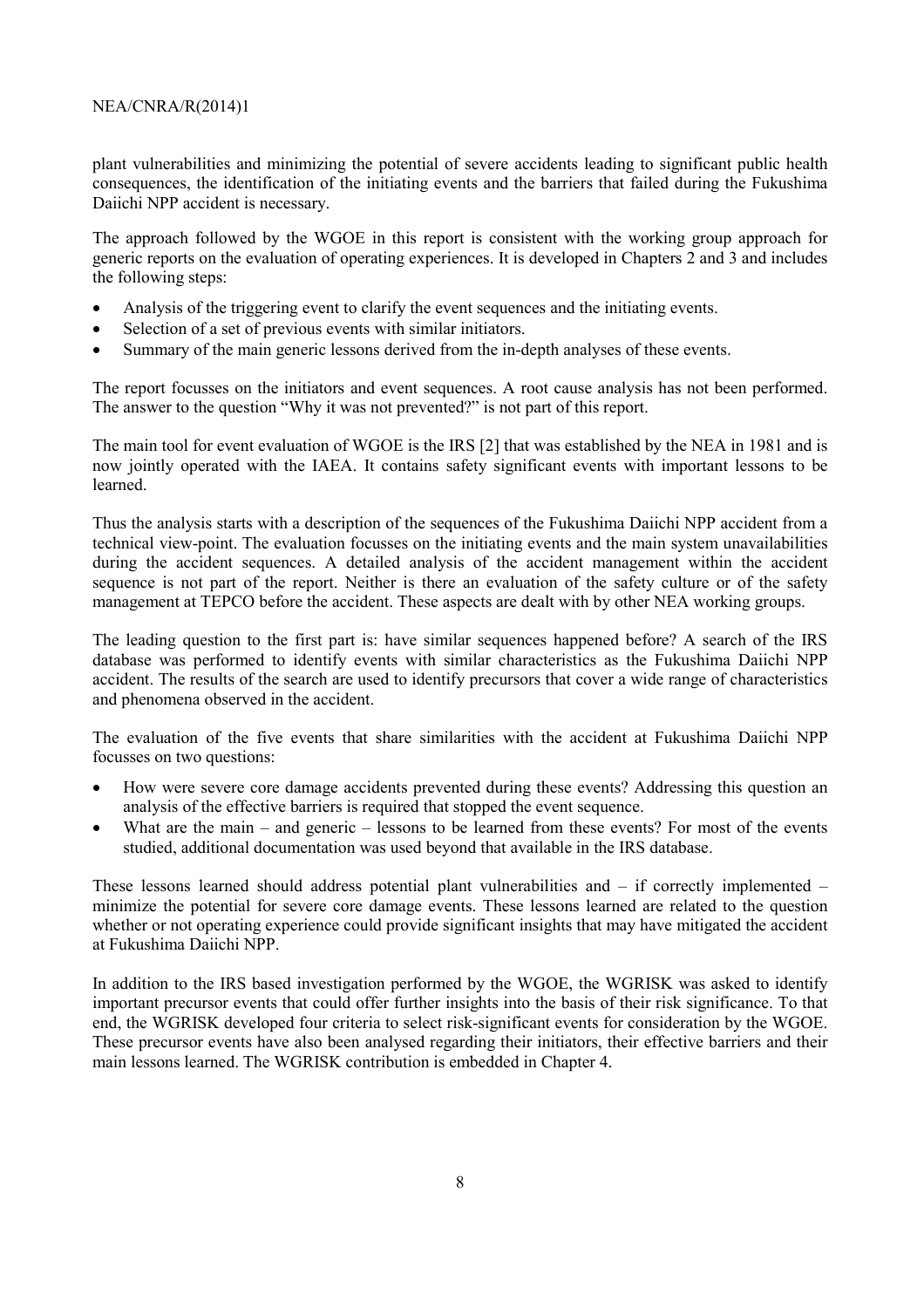## **2. MAIN FUKUSHIMA DAIICHI NPP ACCIDENT FEATURES**

#### **2.1 Description of the Fukushima Daiichi NPP accident features**

The Fukushima Daiichi NPP accident was initiated by an earthquake and flooding resulting from the subsequent tsunami. The earthquake itself has not led to any relevant damage to safety significant systems or structures. But, the earthquake caused the breakdown of a large part of the external electric power grid. At the Fukushima Daiichi NPP site, the external grid was lost after the earthquake shocks.

The tsunami caused a flooding of the site far beyond the design basis assumptions. This affected each of the units in slightly different manners [3], which are shortly described below. For more details on the event sequences and further descriptions of the accident please, refer to other reports like [3]. The Fukushima Daiichi NPP accident had similarities with the following types of main initiating events and conditions:

- Loss of off-site power.
- Loss of ultimate heat sink.
- Loss of residual heat removal.
- Loss of DC power.
- Loss of AC power.
- Loss of control room.
- Loss of containment function.
- Fuel rod-water-interaction, hydrogen formation and combustion.

#### **2.2 Short description of the accident sequences of the Units 1-4**

After the earthquake the Units 1, 2 and 3 of Fukushima Daiichi NPP tripped. As the external power supply was not available, the emergency diesel generators (EDGs) started as per design. The earthquake did not cause significant adverse effects on the functioning of the safety systems. About 40-50 minutes after the earthquake a series of seven tsunamis hit the coast and flooded the NPPs site. As a result of the flooding the emergency power supply system failed. A large fraction of the batteries of the uninterruptable power supply system were unavailable.

Unit 4 was in outage. All fuel was stored at the spent fuel pool.

Because of the destruction caused by the tsunami the emergency (or essential) service water system was damaged and not available.

Due to the full station blackout (SBO), the failure of the batteries and the unavailability of the emergency service water systems, the residual heat removal systems and the emergency cooling systems of the NPPs failed. Owing to the absence of the residual heat removal the core got damaged and hydrogen was produced. Steam and hydrogen release/leakage led to the rise of pressure in the containment.

It is supposed, that the containments got damaged and hydrogen was released into the reactor building, which led to explosions at Units 1, 3 and 4.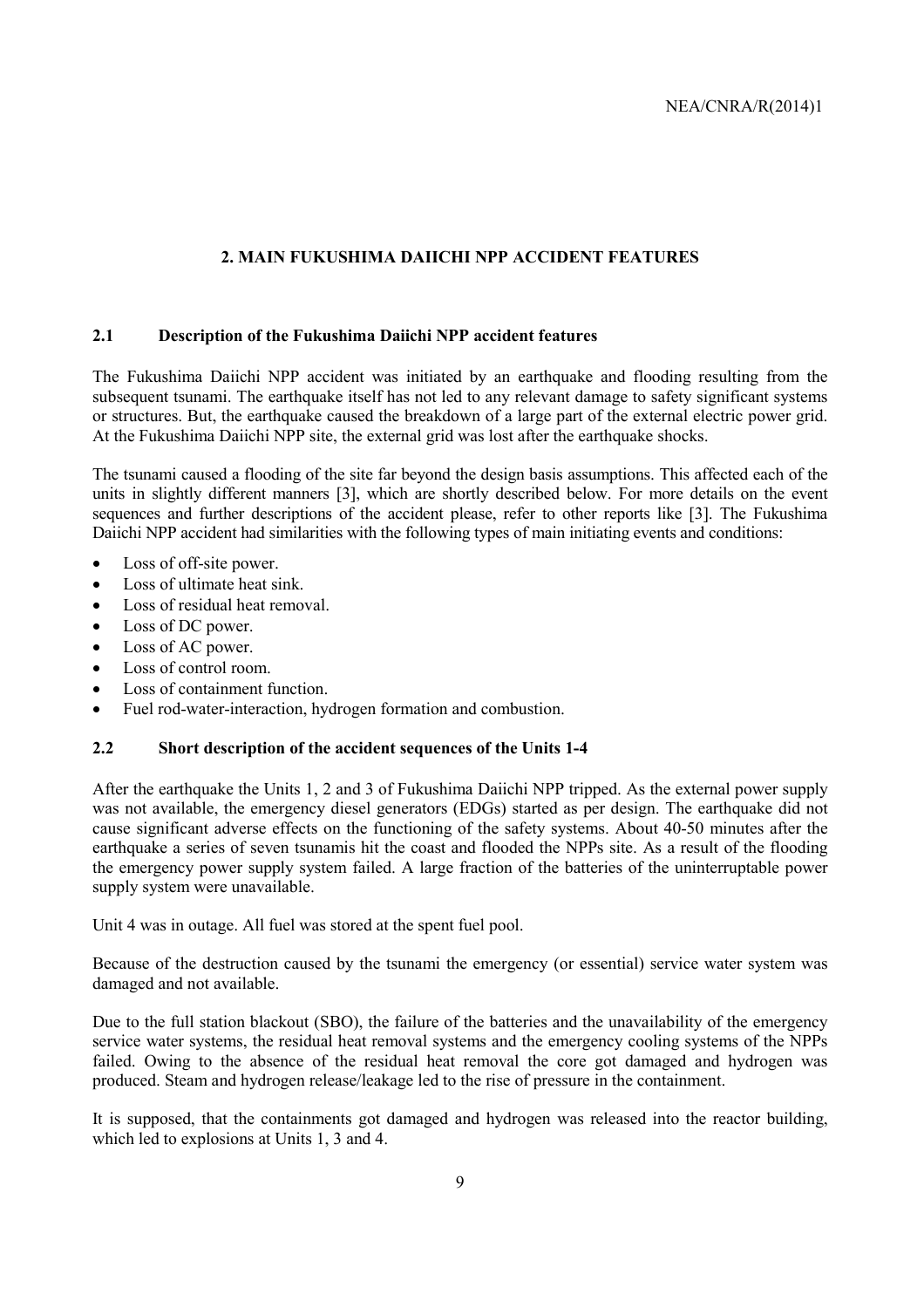## *Unit 1*

After the reactor shutdown and loss of offsite power, the steam line isolation operated as per design. The pressure inside RPV increased over 70 bars. Both Isolation Condensers (ICs) started automatically but were switched off manually to avoid a decrease of temperature faster than 55 K/h. Until the tsunami hit, one IC was switched on and off several times.

After the tsunami hit, the EDGs and batteries were flooded and unavailable. Due to the loss of power, the isolation condensers were unavailable. Because of the SBO and the additional loss of DC power, there was no system available for feeding the reactor and removing the residual heat.

After the pressure inside RPV increased the safety relief valves opened and steam was released to the wetwell. The water level inside the vessel decreased while the pressure and temperature inside the wetwell increased.

Several attempts to establish the ICs by opening valves manually were unsuccessful.

After the installation of temporary control room lighting and instrumentation, venting was prepared on account of high containment pressure. After several attempts failed, opening the affected valves was only possible by installing a temporary pressured air supply. As a decrease of containment pressure was confirmed, a successful venting is supposed. One hour later, an explosion occurred, supposable caused by the probably untight containment.

By a station fire engine, water was pumped into RPV, as an alternative water injection, using the fireextinguishing system and core spray system lines. These measures were interrupted several times as water storages got empty. It is not clear how long these interruptions lasted.

Offsite power was restored to Unit 1 nine days after the event.

#### *Unit 2*

After the reactor shutdown and loss of offsite power, the steam line isolation operated as per design. The pressure inside RPV increased over 70 bars. The safety relief valves (SRVs) opened so water level and pressure inside the vessel decreased.

Several times RCIC was started manually to feed RPV, but was switched off automatically due to high water level.

The pressure of RPV was controlled by SRVs. Steam from the RCIC turbine and SRVs led to an increase of the temperature at the wetwell. RHR-pumps and the emergency service system were started.

After the tsunami hit, the EDGs and batteries were flooded and unavailable. Further the emergency service water system was damaged. As a consequence of the loss of DC power the instrumentation was not available, which caused the unavailability of HPCI control. All RHR-pumps failed and the heat removal of the wetwell stopped. Temperature and pressure increased both in the wetwell and the drywell.

After reconstructing the instrumentation, a constant level inside the RPV was measured. This led to the assumption that RCIC worked and was feeding water into RPV. Later the water intake of RCIC was manually switched from condensate tank to wetwell. Eventually, RCIC has continued to run for approximately 70 hours with DC power lost.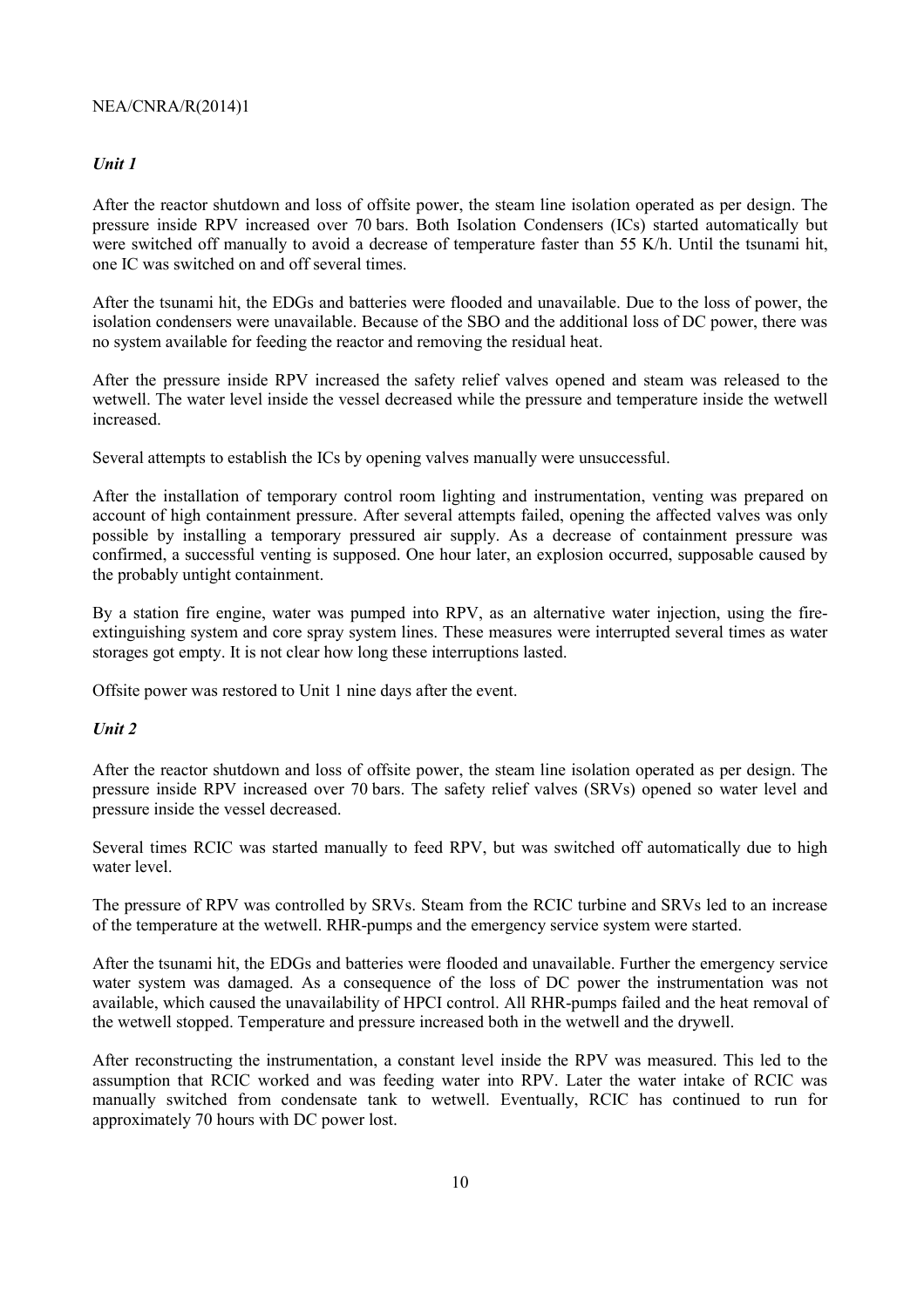Due to increasing pressure inside, the drywell venting was tried but no pressure decrease was observed. It is not confirmed whether venting was successful or not.

Works to establish a temporary feeding of RPV were interrupted by the explosion at Unit 3. The water level in RPV began to decrease, so it is supposed that RCIC tripped and RPV feeding stopped. To feed RPV fire engines were prepared but could not inject water due to high RPV pressure. Using additional batteries the DC supply of SRVs could be established. So it was possible to decrease the pressure and feed the RPV by a fire-engine through the core spray system.

Offsite power was restored to Unit 2 nine days after the event.

#### *Unit 3*

After the reactor shutdown and loss of offsite power, the steam line isolation operated as per design. The pressure inside RPV increased over 70 bars. The safety relief valves opened so water level and pressure inside the vessel decreased.

RCIC was started manually to feed RPV, but was switched off automatically due to high water level.

After the tsunami hit the EDGs tripped. In contrast to Units 1 and 2 the batteries were not completely damaged, so DC supply was partially available. A part of the instrumentation was not available, but RCIC could be put into operation.

RCIC tripped unexpectedly due to malfunction of a valve and could not be established once again after running for approximately 20 hours. One hour after the RCIC trip, HPCI automatically started on low water level in RPV but was switched off manually 14 hours later considering the possibility of HPCI turbine line break due to vibration caused by decreased turbine rotation speed. HPCI could not be restarted due to depletion of batteries. Starting RCIC was not successful, too. As pressure inside RPV increased, a feeding by alternative measures was not possible.

Venting was initiated, and due to decreasing pressure inside the containment it is supposed that this measure was successful.

After this, feeding the RPV with sea water was possible. On 14 March 2011, an explosion occurred and the fire engines and hoses feeding RPV were damaged. RPV feeding was interrupted.

Offsite power was restored to Unit 3 eleven days after the event.

#### *Unit 4*

The unit was in a refuelling outage and all of the fuels were placed in the spent fuel pool (SFP). As during outage the process computer was not available no recordings of a probable successful start of one of two EDGs is documented (the other EDG was out-of-service for maintenance).

The SFP cooling was lost due to loss of offsite power, but no actions were taken to restore the cooling, e. g. restarting RHR, because of sufficient water level in the pool and low water temperature. After the tsunami hit power supply was lost, so a cooling of SFP was not possible any more.

On 15 March 2011 a hydrogen explosion occurred in the reactor building. It is most widely accepted that the cause of hydrogen explosion is associated with the backflow of gases from Unit 3 during venting through the standby gas treatment system lines.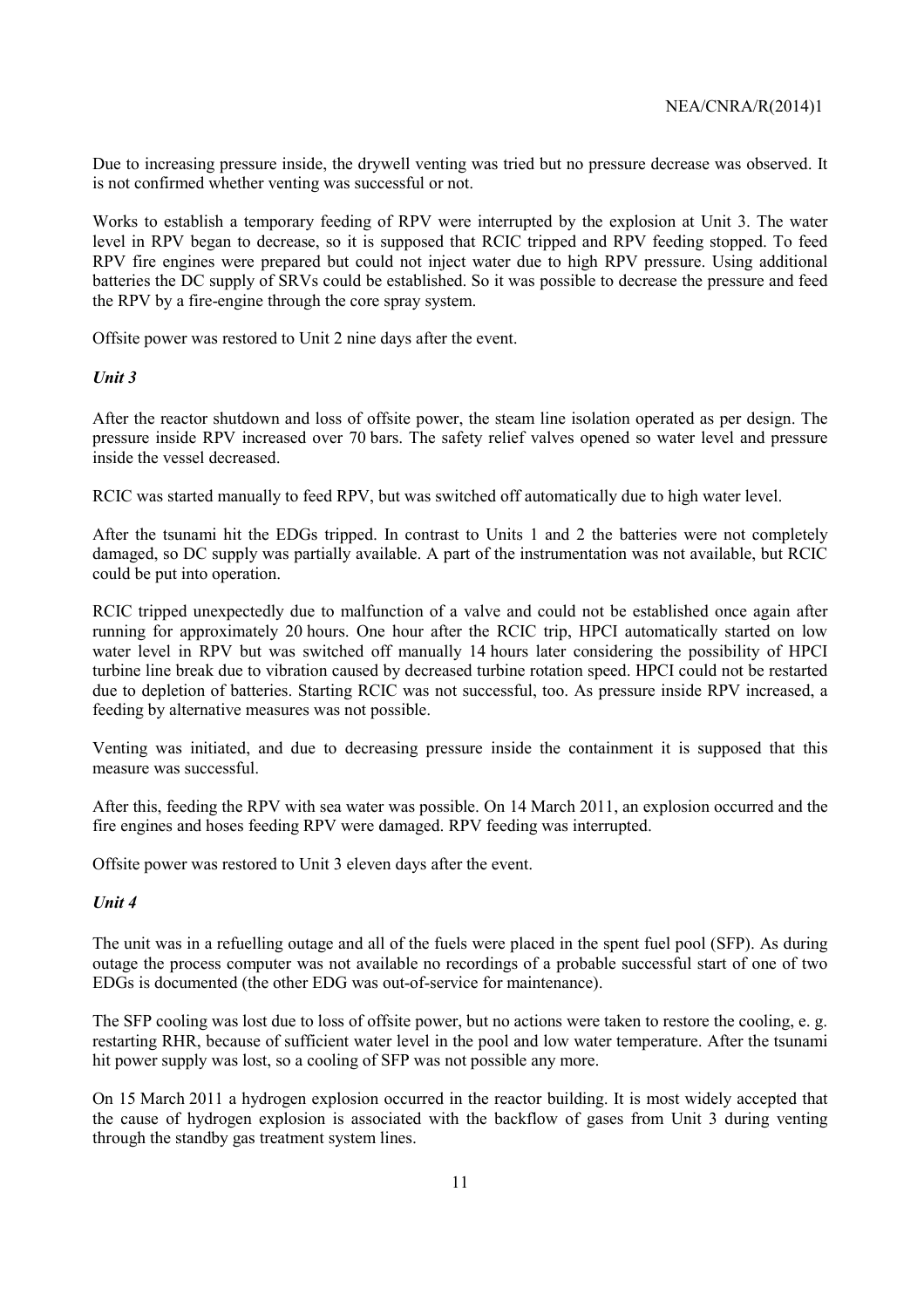On 20 March 2011, a sporadic feeding of SFP was initiated by using the water cannons

On 22 March 2011, a water supply to SFP was commenced by using concrete pumping trucks.

Subsequent analyses and inspections determined that the SFP water levels never dropped below the top of fuel and that no significant fuel damage had occurred.

#### **2.3 Coding Fukushima Daiichi NPP accident in the IRS database**

As a first step to identify potential precursor events to Fukushima Daiichi NPP accident, a coding of the Fukushima Daiichi NPP accident using the IRS codes was tried [2]. As a basis to this task the code category "characteristics of the event" was selected. Thus, the Fukushima Daiichi NPP accident could be characterized according to its main features respectively initiators. It is obvious that some of the initiators mentioned in Section 2.1 are not directly respected in the guide words. The second step included the search of the IRS database in order to select events that have been coded with the same characteristics.

|      | <b>IRS Key Words</b>                                               | Total records | Fukushima                |  |
|------|--------------------------------------------------------------------|---------------|--------------------------|--|
|      |                                                                    | in IRS        |                          |  |
| 7.0  | Other characteristics                                              | 605           | ?                        |  |
| 7.1  | Degraded fuel                                                      | 68            | Yes                      |  |
| 7.2  | Degraded reactor coolant boundary                                  | 476           | Yes                      |  |
| 7.3  | Degraded reactor containment                                       | 118           | Yes                      |  |
| 7.4  | Loss of safety function                                            | 131           | Yes                      |  |
| 7.5  | Significant degradation of safety function                         | 626           | Yes                      |  |
| 7.6  | Failure or significant degradation of the reactivity control       | 255           | Yes                      |  |
| 7.7  | Failure or significant degradation of plant control                | 211           | Yes                      |  |
| 7.8  | Failure or significant degradation of heat removal capability      | 530           | Yes                      |  |
| 7.9  | Loss of off-site power                                             | 180           | Yes                      |  |
| 7.10 | Loss of on-site power                                              | 226           | Yes                      |  |
| 7.11 | Transient                                                          | 530           | $\gamma$                 |  |
|      | Other transient<br>7.11.0                                          | 39            | $\gamma$                 |  |
|      | 7.11.1<br>Power transient                                          | 154           | $\gamma$                 |  |
|      | 7.11.2<br>Temperature transient                                    | 100           | $\overline{\mathcal{L}}$ |  |
|      | Pressure transient<br>7.11.3                                       | 162           | $\gamma$                 |  |
|      | Flow transient<br>7.11.4                                           | 109           | $\gamma$                 |  |
| 7.12 | Physical hazards (internal or external to the plant)               | 199           | Yes                      |  |
| 7.13 | Discovery of major condition not previously considered or analysed | 435           | Yes                      |  |
| 7.14 | Fuel handling event                                                | 94            | N <sub>o</sub>           |  |
| 7.15 | Radwaste event                                                     | 61            | N <sub>0</sub>           |  |
| 7.16 | Security, safeguards, sabotage or tampering event                  | 13            | No                       |  |

Table 1. **Results of the coding using IRS guidewords "Characteristics of the event"**

#### **2.4 Results of the coding and the database search**

Table 1 shows the results of the search. It is obvious that more than half of the characteristics can be applied to the Fukushima Daiichi NPP accident. The codes starting with "7.11 Transient" could be chosen for the Fukushima Daiichi NPP accident, but these types of transients did not play a major role in the accident sequence. The numbers of events reported to the IRS and having one or more of these characteristics are shown in the second column. In most cases hundred or several hundreds of events have been given these codes. It is interesting that there are comparatively few events that have been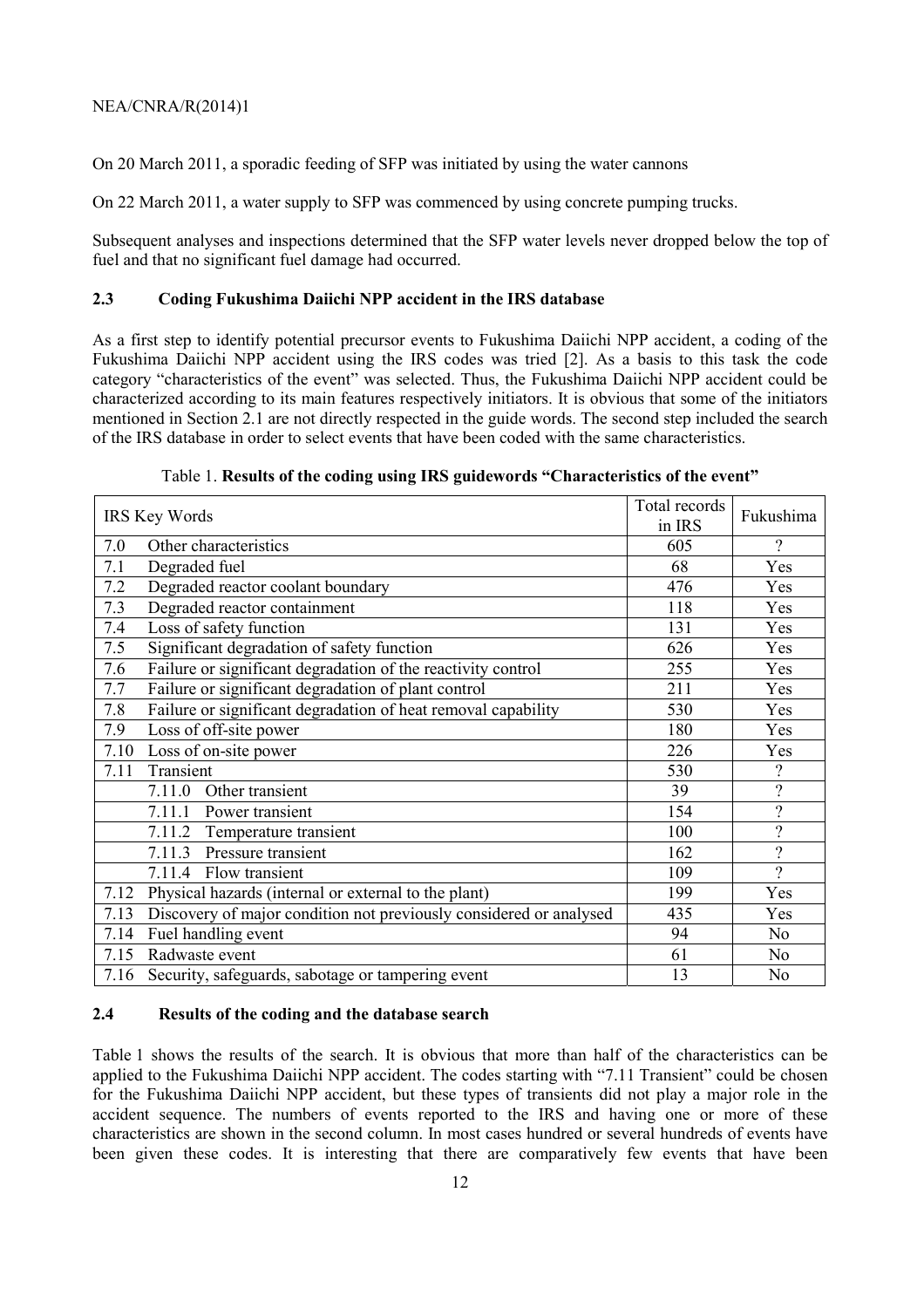characterised with "Degraded fuel". On the other hand, among these events there are three with molten or severely degraded fuel: St. Laurent in France [4], Paks in Hungary [5], TMI-2 [6] and Fukushima itself, as part of an event report of another country [7] presenting requirements for its national NPPs based on the Fukushima Daiichi NPP accident.

It has to be taken into account that the results of the search depend on the date of the search since the database is continuously growing.

Several major nuclear accidents are not part of the IRS database, either because they occurred before the IRS was set up in 1982 or the event was not reported to the IRS (Chernobyl-4). One main reason may be that there have been published very detailed event investigation reports that are out of scope of the IRS. Another fact should also be respected: not all countries with commercial nuclear power plants are member of the IRS. Thus, at least one interesting event (loss of off-site power and loss of emergency power for 7 hours) could not be described here, because there is neither an IRS report nor other authorised reports available.

The result of the short task is that the main characteristics of the Fukushima Daiichi NPP accident have been reported before to the IRS database. All characteristics of the Fukushima Daiichi NPP accident could easily be coded with the existing IRS guide words. There is no need to improve the coding based on this task.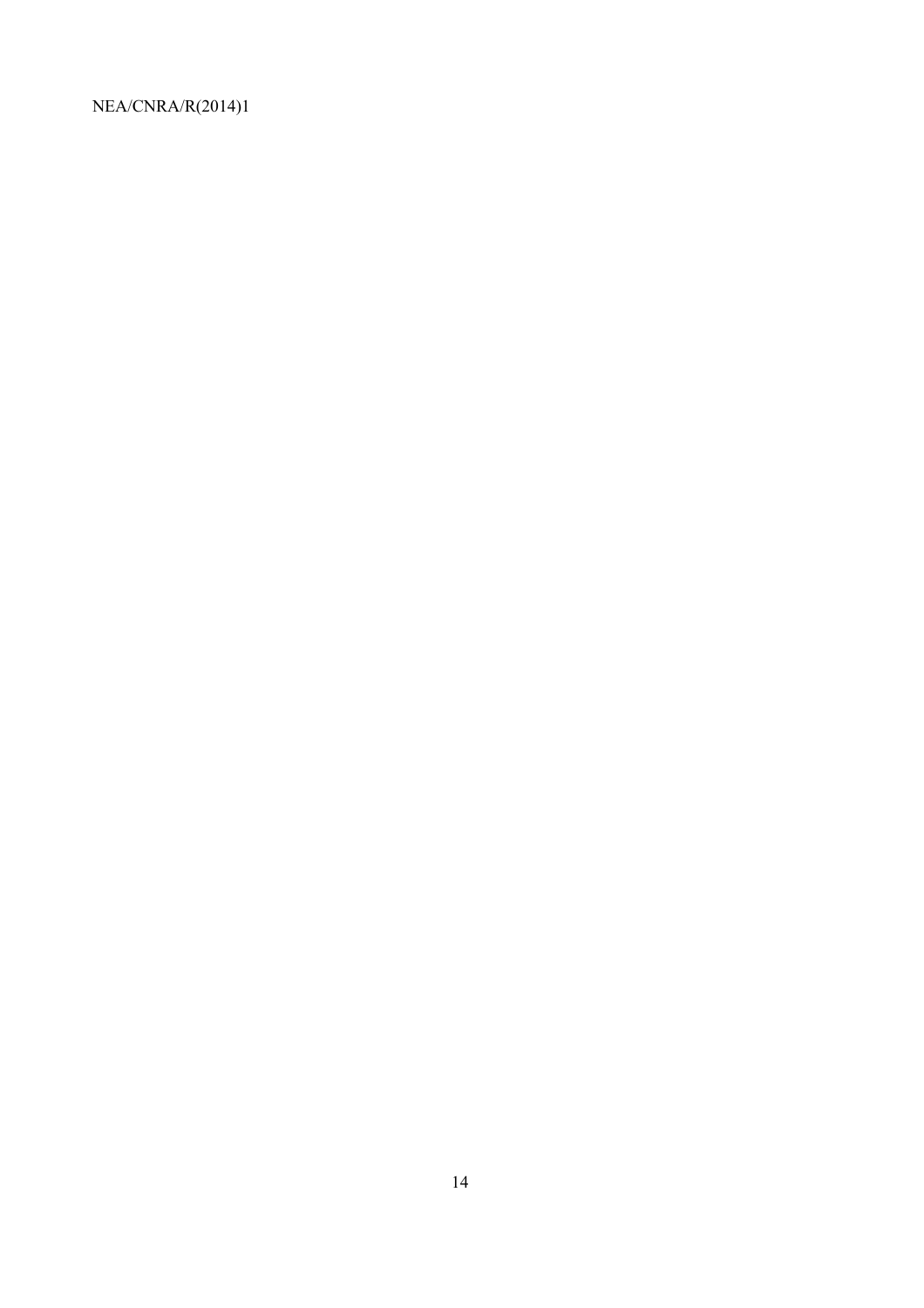## **3. DESCRIPTION OF FUKUSHIMA DAIICHI NPP PRECURSOR EVENTS**

#### **3.1 Definition of Fukushima Daiichi NPP precursor events**

The investigation of the Fukushima Daiichi NPP accident was focused on the initiating events that have triggered the catastrophe. The sequence of main Fukushima initiators led to following main initiators (see Section 2.1):

- Earthquake (Even if the earthquake did not cause any major damage at the plant, but it was the origin of the tsunami.).
- Tsunami.
- Flooding (which was a direct consequence of the tsunami).
- Loss of off-site power due to loss of the grid caused by the earthquake.
- Loss of EDG (here it was a consequence of the flooding).
- Loss of AC/DC power (here it was a consequence of the flooding).
- Loss of control room (mainly caused by the loss of DC power).
- Loss of residual heat removal (mainly caused by the tsunami).
- Hydrogen combustion / explosion (caused by the long term loss of the residual heat removal).

This long list of initiators in combination with the main characteristics of the accident (see Chapter 2) set up the basis for the selection of events that are further analysed.

#### **3.2 Selection of events**

This long list of causes in combination with the main characteristics of the accident (see Chapter 2) found the basis for the selection of events that are further analysed by screening of the IRS database, using the codes listed in the table below.

| Causes     | Characteristics        | IRS coding         | Comments                             |
|------------|------------------------|--------------------|--------------------------------------|
| Earthquake |                        | 5.1.7.4            | Code 5.1.7 "environmental (external  |
| Tsunami    |                        | 5.1.7.4 or 5.1.7.2 | to the plant)" was used also.        |
| Flooding   |                        | 5.1.7.2 or 5.1.6.4 | Covers both external and internal    |
|            |                        |                    | flooding.                            |
|            | Loss of off-site power | 7.9                |                                      |
|            | Loss of EDG            | 7.10               | Code 7.10 "Loss of on-site power"    |
|            | Loss of AC/DC          | 7.10               | covers these two categories          |
|            | Loss of Control Room   | 7.7                |                                      |
|            | Loss of Residual Heat  | 7.8                |                                      |
|            | Removal                |                    |                                      |
|            | Hydrogen combustion /  | 7.12               | This code corresponds to "Physical"  |
|            | explosion              |                    | hazards (internal or external to the |
|            |                        |                    | plant)" such as flooding, fire and   |
|            |                        |                    | explosion                            |

Table 2. **Correspondence between main Fukushima causes / characteristics and IRS codes**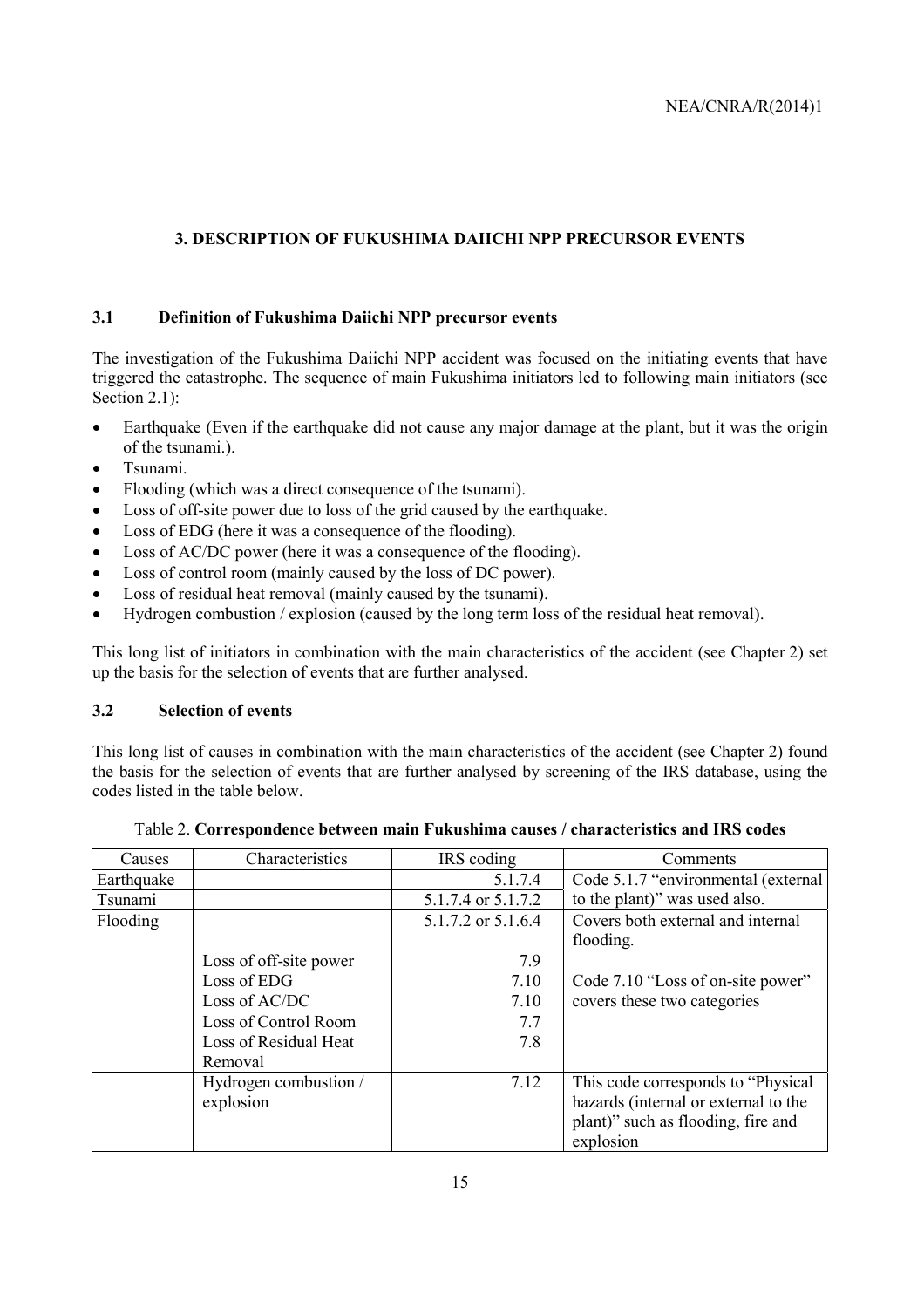l

The IRS search engine does not allow the use of the Boolean tool "AND" so each code has been searched in the IRS database and the results have been combined in an Excel spreadsheet to identify the events which a sequence of causes / characteristics similar to the Fukushima Daiichi NPP accident.



All  $13<sup>1</sup>$  event reports were analysed and not all are relevant for the present report: some of them relate to flooding in a limited area, flooding with limited consequences on the power supply or to events caused by the Tohoku earthquake. At the end, only one event report was retained as relevant for this report: Blayais-1, France, 27 December 1999 (IRS 7342) [8-9].

Considering the small number of events, it was decided to extend the search by removing the filter on "Loss of off-site power" and "loss of on-site power", *i.e.* to identify the events caused by earthquake / tsunami / flooding and including the loss of control room, loss of heat removal or hydrogen explosion.



Figure 2.

All 5 event reports combining 2 characteristics of Fukushima Daiichi NPP accident and caused by the relevant hazards have been analysed.

Out of these 5 events, one only can be considered relevant for the Fukushima Daiichi NPP accident: it is the event which occurred at Vandellos-1 in 1989 (fire followed by a significant flooding and challenges to the core cooling) [10-11].

<sup>1.</sup> Two event reports combine the codes of "loss of off-site power" and "loss of on-site power": one is an US NRC information notice (IRS 1465) and does not correspond to a specific event and the other one is IRS 7158 (Bruce-4, Canada, 19 December 1997) where in fact the loss of on-site power was partial.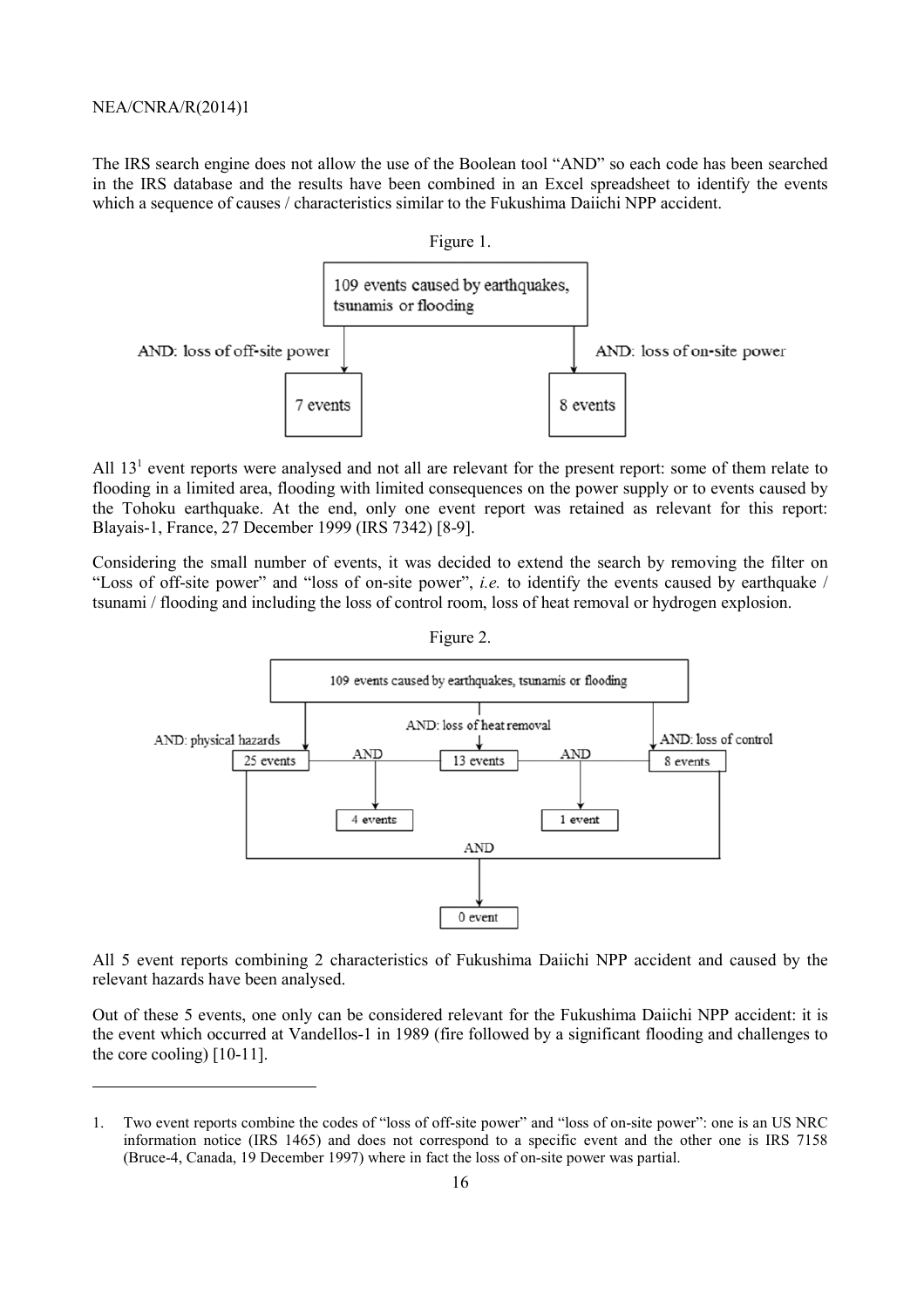To cover as much as possible the Fukushima scenario, it was also decided to extend the search regardless of the events causes in order to identify the events with as many characteristics of the Fukushima Daiichi NPP accident as possible. This search revealed that 4 IRS report cumulate 4 of the 5 codes corresponding to the characteristics of the Fukushima Daiichi NPP accident (7.7, 7.8, 7.9, 7.10 and 7.12).

These 4 event reports were analysed: one reflects a NUREG report and does not concern a specific event. All three other events (Vogtle-1 in 1990 [12], Kola-1 in 1993 [13] and Narora-1 in 1993 [14-15]) relate to Station Black-Out which lasted from 36 minutes for Vogtle-1 and about 35 minutes for Kola-1 until 17 hours for Narora-1. The first SBO was caused by a truck demolishing the transformer in use, combined with EDG failure, the second by a tornado damaging the off-site grid combined with EDG failure and the last one by a fire destroying the electrical cables of all power supply (including uninterruptible AC and DC suppliers).

The Narora-1 is also remarkable by the evacuation of the control room and by the loss of indication in the emergency control room due to the loss of control power supply. This event is analysed further on in this report.

A specific event occurred at the Swedish NPP Forsmark-1 in 2006. This event highlighted the vulnerability of the secured AC/DC power supply in case of a transient at the high voltage system or at the grid. The control room was partially lost during the event. It caused important international work resulting in a comprehensive report [16] that summarizes important lessons learned regarding – amongst others – the robustness of the electrical system. One major link to the Fukushima event is the troubleshooting action of the personnel to control the event.

Finally, as no events analysed in the previous steps could show similarities with the last sequence of the Fukushima Daiichi NPP accident, i.e. hydrogen explosion following Zircon-Oxygen reaction, the search was extended to all IRS reports with the code 7.12 "Physical hazards (internal or external to the plant)" and containing the word "explosion", which yielded 23 event reports.

Eight of these events are related to explosions at the turbo-generators (hydrogen explosion or oil ignition), three of them concern transformers and the other events relate to hydrogen piping, gas storage, explosions at switchboards, etc. No event report concerns hydrogen explosion following interaction Zirconium/Oxygen but one concerns a gas explosion due to hydrogen production by water radiolysis, which seems the most similar to the Fukushima Daiichi NPP accident. This event occurred at Brunsbüttel in 2001 (IRS 7659) [17].

In summary, further investigation of the events reported to the IRS led to the selection of 5 events that will be described in more detail in the report:

- Vandellos-1, Spain, 19 October 1989 (massive internal flooding and loss of safety systems) [10-11].
- Narora-1, India, 31 March 1993 (among else loss of control room, loss of residual heat removal) [14-15].
- Blayais-1, France, 27 December 1999 (external flooding, loss of safety systems, multi units issue) [8-9].
- Forsmark-1, Sweden, 25 July 2006 (partial loss of vital DC power) [16,18].
- Brunsbüttel, Germany, 14 December 2001 (hydrogen explosion) [17].

It has to be taken into account that there may be more safety significant events recorded in the IRS database. The selection is therefore not intended to be complete. Nevertheless, the selected events are good examples to underline the findings described in the summary.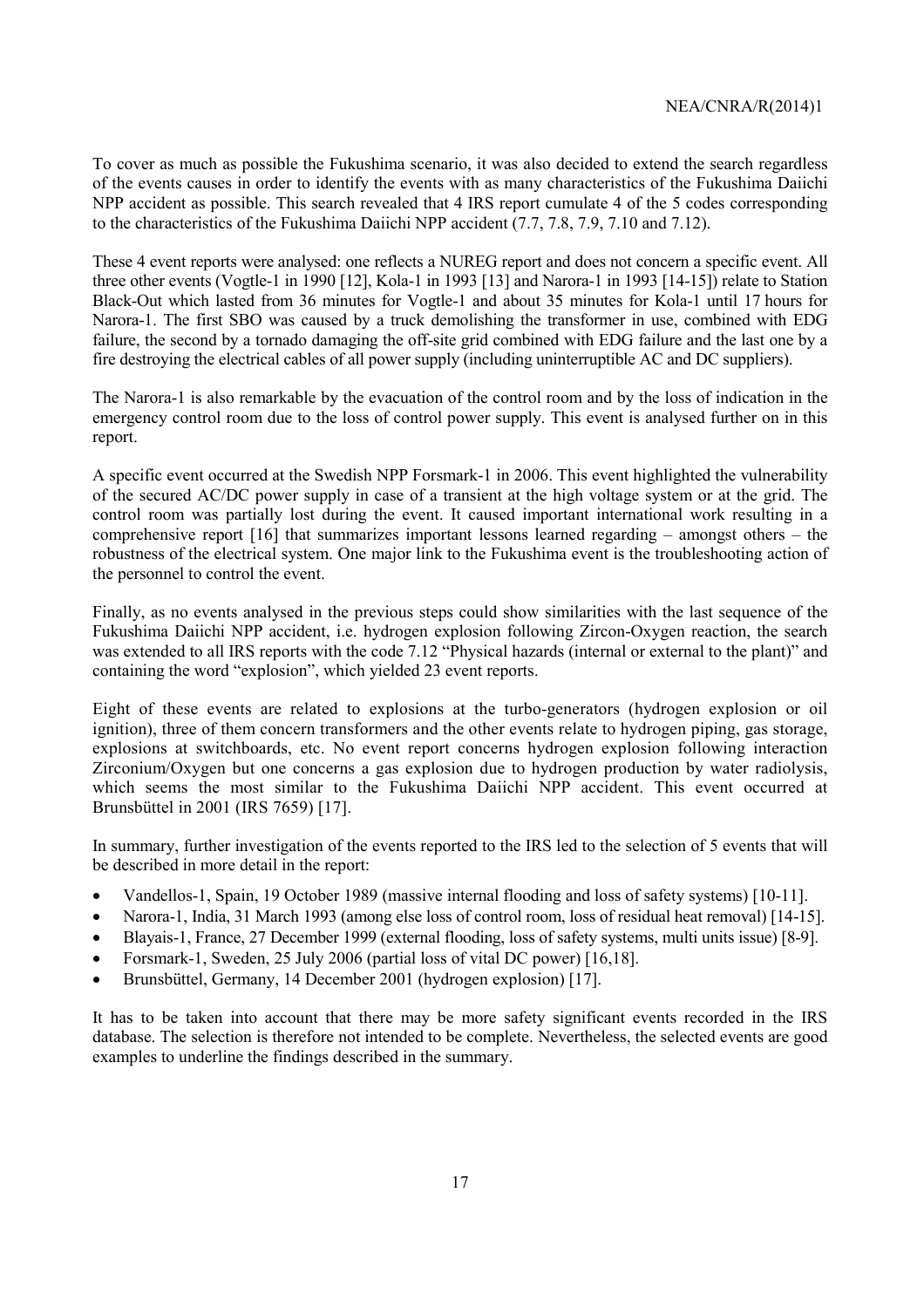## *3.2.1 Vandellos-1*

Vandellos-1 was a Gas Cooled Reactor (GCR) of 480 MWel and was taken into service in 1972. The plant was finally shut-down after the event. The description of the event is based on the IRS report [10] and the ASSET mission report [11]. Please refer to these reports for more details.

The core is fuelled with natural uranium, moderated by graphite and cooled with  $CO<sub>2</sub>$  by four gas circulators (TS). The  $CO<sub>2</sub>$  is cooled in the main heat exchanger, which is divided into four independent circuits (quarters). Each quarter feeds steam to the auxiliary turbine of each circulator and every two quarters feed also the turbine of a main turbogroup. Additionally there is a shutdown heat exchanger (RAiE) to remove residual heat in shutdown operations. Each circulator has its own condenser and two emergency feedwater pumps of a 100% capacity.

At 21:39 on 19 October 1989, vibrations on one of the two turbine generators led to an automatic trip of the No. 2 turbine generator. Shortly afterwards a flash was seen in the area of the turbine generator. The shift supervisor manually tripped the reactor. A fire was observed in the high pressure turbine housing and in the generator vent in the exciter side.

The fire was located in the high pressure turbine area and the lower level of the turbine building, affecting seriously the following equipment:

- Turbine generator group No. 2 and auxiliary equipment, main condenser, control valves and electric wiring.
- One of the two trains of the plant cooling circuit (component cooling water system).

The fire destroyed electrical cables, mainly on the levels +9.0 and +3.3. On level +3.3 electrical cables supporting the main auxiliaries of the gas circulators 3 and 4 and the shutdown heat exchanger are arranged. The damage of these cables caused the unavailability of the gas circulators 3 and 4 as well as of the shutdown heat exchanger. Because of the spatial separation of the electrical cables supporting the main auxiliaries of the gas circulators 1 and 2 these components remained available.

Due to the loss of 48 V control busses the necessary transfer from main feedwater to auxiliary feedwater was performed manually, as it could not be done from control room. Through these actions the gas circulators 1 and 2 were able to maintain core cooling. Thus, the core cooling was never completely lost.

The damage of electrical cables caused also the stopping of two of four compressors generating compressed air for the control air system. The drop of the pressure in the instrument air system was accelerated by damages on the system. To avoid the trip of auxiliary group and steam supply of the remaining gas circulators 1 and 2 several manually actions were necessary to maintain a minimum level of pressure. These actions included the closure of valves of the compressed air supply of non-safety relevant components. So 2 of 4 gas circulators were still available and core cooling could be maintained.

Furthermore due to the damage of the instrument air system the controlling of the level in the circulating condensers and the auxiliary feedwater tank caused difficulties. Too low water level caused a continuous on and off switching of the feed water pumps, which led to an insufficient heat removal with an increase of  $CO<sub>2</sub>$ -pressure. Manual control was started and maintained for 15 hours. In addition the CO $<sub>2</sub>$ -amount was</sub> controlled manually, too, to avoid actuating the safety valves and the rupture of the rupture disk. The manual controlling was necessary until the instrument air system was full available.

The partial loss of the instrument air system caused anomalies in the automatic feeding of the steam generator and in the component cooling system. To restart the failed steam/water system of the gas circulators 3 and 4 as well as of the two failed air compressors several manual actions were taken.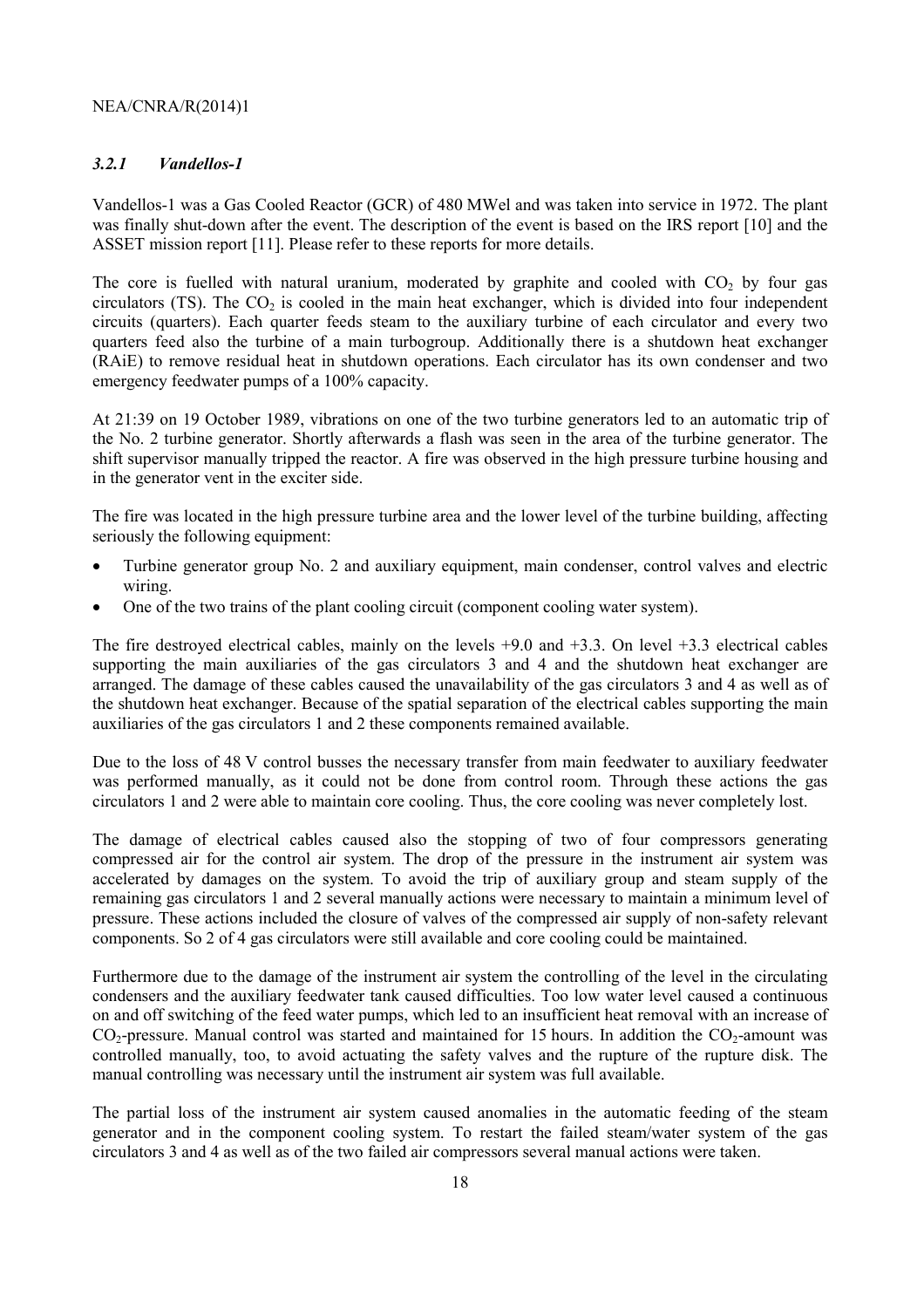The reactor building was flooded due to several reasons. The first one was the damage of the condenser cooling system of turbine generator 2. The outlet of seawater was interrupted when due to loss of voltage the cooling water pumps stopped. In addition to the seawater there was also a release of demineralized water. Some valves opened or remained open wrongly because of control failures due to the loss of instrument air and 48 V control busses. These valves were closed manually.

The Vandellos-1 event is an example of (internal) flooding that caused the loss of major safety systems. The reactor survived, because a part of the operational systems remained in service. The main effective barrier was the separation between operational systems and safety systems. The event was classified as Level 3 in the INES scale.

#### *3.2.2 Narora-1*

The unit 1 of the Narora Atomic Power Station started commercial operation in 1991. It is PHWR design with 202 MWel. The description is based on the IRS report [14] and a dedicated presentation to WGOE [15].

At 03.31 hours in the morning, a fire incident occurred in the Turbine Building, accompanied by a hydrogen explosion. After the turbine trip and the activation of several alarms due to the fire the reactor was tripped manually. The cool down of the Primary Heat Transporting System was initiated, but on observing the gravity severity of the situation, crash cool down was also started by opening large Atmospheric Steam Discharge Valves. Secondary Shutdown System got actuated.

At Narora-1 there was a complete loss of power supply, including class I (suppliers with uninterruptable direct current to the essential auxiliaries) and class II (suppliers with uninterruptable alternating current to the essential auxiliaries) suppliers. There was then an extended station blackout (SBO) which lasted for about 17 hours. The incident was a "Beyond Design Basis Accident", as SBO including class I and II failure was not considered during the design stage. Due to the ineffective fire barriers fire spread rapidly and finally a large amount of smoke ingressed into the control room, so the staff had to leave. It was not possible to take charge of the situation from the emergency control room, as by reason of the loss of control power supply no indications on Narora-1 panel were available. Important parameters had to be directly measured from field. This resulted in the blind operation of the plant.

Firefighting was started by using two diesel engine driven fire water pumps.

To establish the heat sink diesel driven fire water pumps were started to feed the secondary side of the steam generator. Therefore it was necessary to open valves on the fire water back up circuit to the steam generator and to enter the primary containment. This was only possible because, as shown by the radiation surveys carried out, that inside the primary and secondary containment radiation values inside the primary and secondary containment were normal. Before taking these actions the inventory of the steam generator provided the heat sink.

To ensure subcriticality boron poison was added manually through the Gravity Addition of Boron (GRAB) system. The GRAB system has been specially engineered to face a SBO situation.

Due to these measures the reactor could be maintained in safe shutdown condition. The major fire was put out after 1 hour and 30 minutes.

During the incident, station diesel generators of Narora-1 started, but tripped automatically due to the loss of control power. The third diesel generator (EDG-3) could be started with control power drawn from Unit 2 and after 6 hours one of the class III buses (they supply alternating current to essential equipment required for an orderly safe shutdown of the reactor) could be charged. Essential equipment was started in a planned manner. One of the shutdown cooling pumps was started after 17 hours. Core cooling was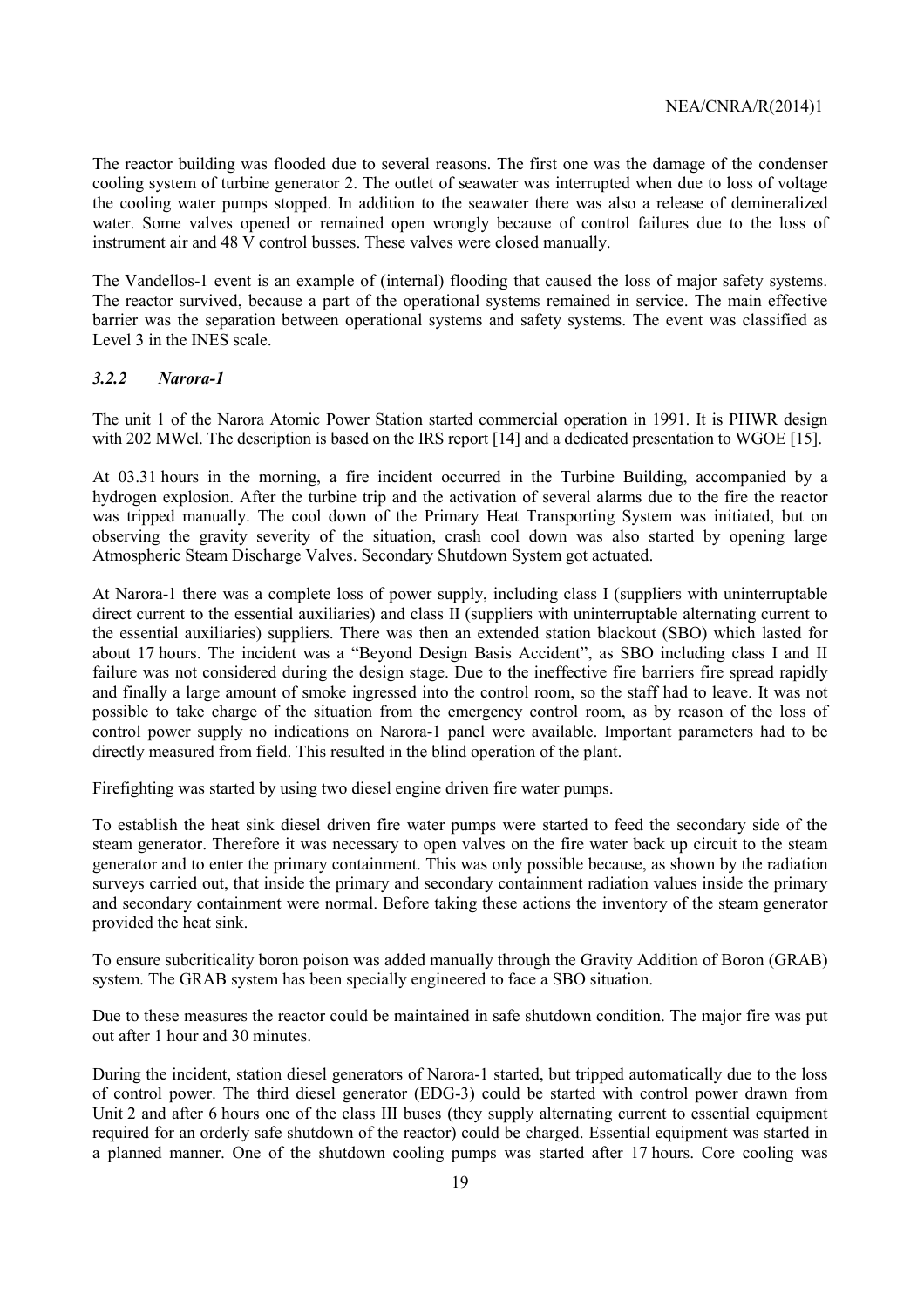maintained during this time by natural circulation (thermo-siphoning effect), the heat being released in the atmosphere through the Atmospheric Steam Discharge Valves, and the steam generators being fed by the diesel-powered fire water pumps.

The Narora-1 event represents loss of several safety systems and operational systems due to an internal hazard (internal fire). The main systems lost were the AC and DC buses, the control room and the emergency control room. The effective barriers were the successful emergency actions by the personnel, several passive design features (including the low thermal power) and a third EDG placed sufficiently physically separated from the plant. The event was classified as Level 3 in the INES scale.

#### *3.2.3 Blayais*

The Blayais site consists of 4 standard 900-MWel PWRs of French design. Blayais-1, the most affected plant, was put into commercial operation in 1981. The description of the event and its consequences follows the IRS report [4] and the generic IRS report on flooding events [9].

On 27 December 1999 at 19:30, due to a storm, the auxiliary power supply (225 kV) of all 4 units was lost as well as off-site power (400 kV) of Units 2 and 4. These two units failed to be powered in island mode, which led to the reactors automatic shutdown and to the EDG automatic start-up. The EDGs supplied power until off-site power was retrieved about 3 hours later. Off-site power of Units 3 and 4 remained available during the event.

During the night of 27-28 December 1999, these exceptionally bad weather conditions combined with inadequate protection measures against external flooding caused by swell, resulted in the flooding of rooms of the power plant nuclear islands and safety related systems. The severe weather also led to disturbances on the electrical network: the 225 kV auxiliary electrical power supply of all four units was lost for about 24 hours and the 400 kV main electrical power supply of Units 2 and 4 was also lost for several hours.

The water infiltrated into the duct cover slabs located in the North part of the nuclear power plant, flooding the sub-levels of the administrative buildings and common auxiliaries building. Then, the water propagated into the rooms of Units 1 and 2 through doors and openings, reaching the sub-levels of the electrical buildings, the connection galleries of the water pumping station, the sub-levels of the peripheral and fuel buildings. This flooding mainly led to the loss of the following systems:

- In Unit 1, the train A of ESW (essential service water system).
- In each of Units 1 and 2, both trains of the low-pressure injection systems and containment spray into the containment.

As a result of this flooding, Units 1 and 2 were brought to shutdown state with the steam generators used for cooling the primary coolant and ready for connection to the reactor heat removal (RHR) system. Meanwhile, Unit 4 was shut down and then brought to hot shutdown state (Unit 3 was already shut down for maintenance and was kept to normal cold shutdown state with the shutdown RHR used for cooling during the event).

Once Units 1 and 2 reached the targeted state (steam generators used for cooling the primary coolant and ready for connection to RHR), the first concern was to ensure the long-term operation of the auxiliary feedwater (AFW) system of each unit. This was achieved by permanently restoring the reserves of water contained in the tanks of these systems from the site demineralized water supplies and operation of the demineralisation station. Units 1 and 2 were kept shut down and cooled by the steam generators, until it was established that the national power grid had stabilized, that all the electrical systems (external power supplies and electrical switchboards) as well as the entire Essential Service Water system of the plant were available, and that one of the trains of both the safety injection and containment spray systems (whose pumps had been immersed in the flooding) was requalified.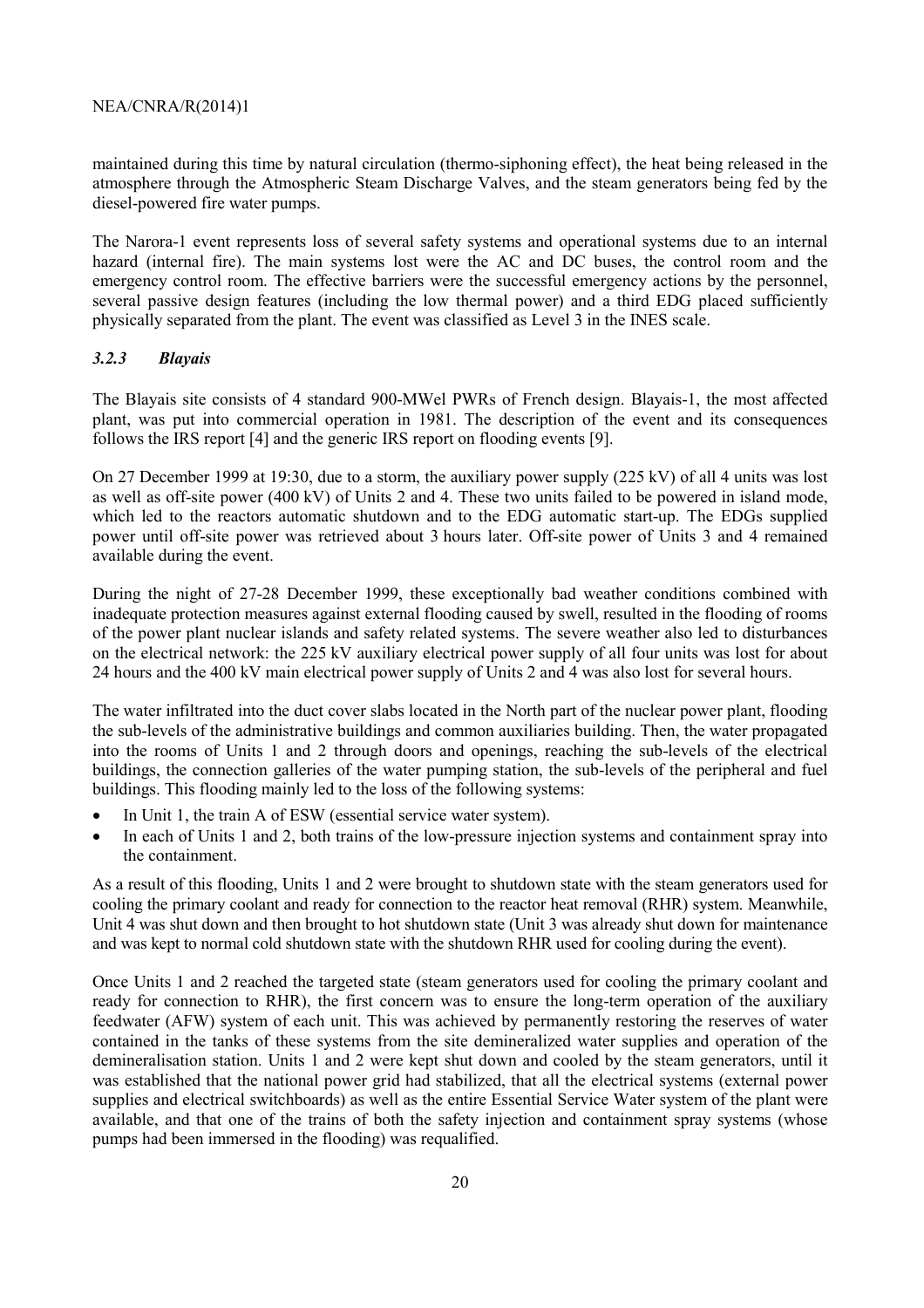It has to be noted that, during the first hours of the incident, the arrival of the additional teams from outside the nuclear power plant was impossible owing to the damage resulting from the storm (flooding of the access routes, many tree falls…).

The French NPPs' design principles regarding flooding risk and protection methodology were reviewed and applied to each French NPP. This new methodology was aimed at taking all measures required to protect NPPs against the risk of external flooding; particularly, those to cope with the NPPs' isolation caused by external flooding were thoroughly analysed [9].

The event in Blayais was caused by an external flooding of the whole site. Due to some damages and the location of the low pressure injection system and the containment spray system adjacent to each other at the basement of the reactor building, these safety systems were completely lost for two units. The reactors remained in stable conditions because the criticality control was not affected and the residual heat removal via the steam generators were operating as designed. There was during the entire sequence no challenge for the safety systems lost. The effective barrier was thus the continued operation of the RHR as designed. The event is nevertheless an example of several units affected at the same time by one external hazard. It was classified as Level 2 in the INES scale.

#### *3.2.4 Forsmark-1*

At the Forsmark site, three reactors are operating. Forsmark-1 is a 984 MWel BWR of ABBATOM. It went into commercial operation on 1980. The description is based on the IRS report [18] and the report of the international DIDELSYS task group [16] of CSNI that was established in the aftermath of this event.

Forsmark 1 was on 25 July 2006 in full power operation when a disturbance occurred in the offsite 400 kV switchyard during maintenance work causing the reactor trip. The event caused two transients on the power supply to the unit. The first one was an over voltage transient that led to the trip of rectifiers and inverters belonging to two UPS units in the battery backed-up 500 V and 220 V AC grids, subdivisions A and B (although it was a common cause failure, related to a wrong selectivity of component protections, subdivisions C and D were not affected). The 220 V AC is necessary for the operation of the emergency diesel generators (EDG). The second one was a low frequency transient which made the safety related bus bars disconnect from the offsite power line; the under frequency protection of the generators' breakers did not work as expected due to a faulty phase coupling in this protection.

The transient resulted in an automatic reactor power reduction, through a partial reactor scram, and reduction of the speed of the primary circulation pumps. The unit went shortly into house load operation before signals for reactor scram, isolation of the primary containment, and start-up of the reactor safety systems were received.

All four emergency diesel generators (EDG) started automatically, but EDG A and EDG B did not connect to their respective bus bar due to loss of power in the same divisions of the battery backed-up 220 V AC grid (this grid feeds EDGs' rotational speed protection).

In this situation two out of four trains in each safety system were operating (auxiliary feed water system, core spray system and containment spray system). However, the loss of the two 220 V AC bus bars caused however several isolation signals and loss of information in the control room. After 22 minutes, the operators reconnected offsite power to subdivisions A and B thus all power was available at the unit. After 45 minutes since the beginning of the event, the operators could confirm that the unit was in a safe and stable shutdown mode.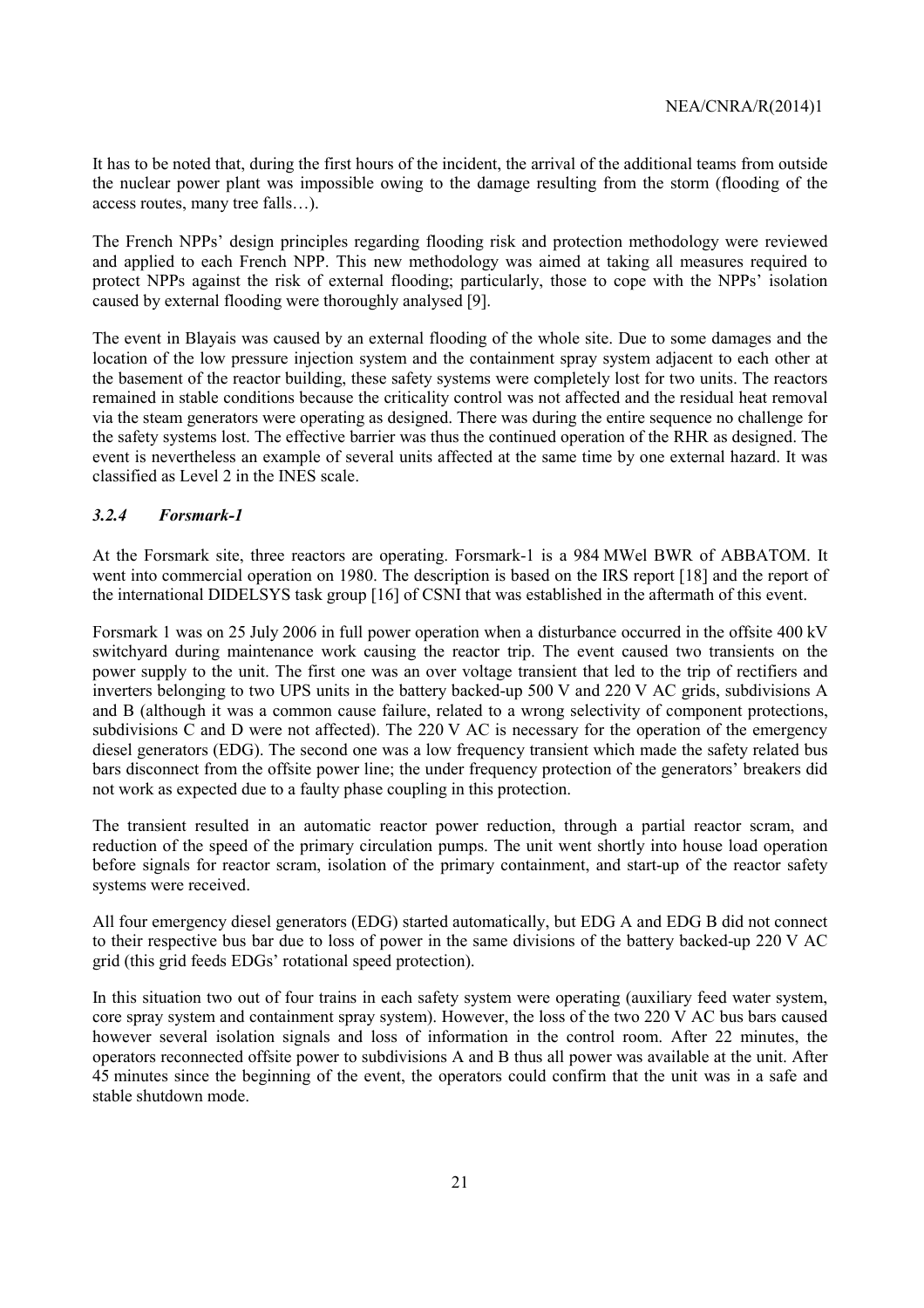In the unit safety analysis report (SAR), the event "Loss of external power" is analysed, together with a postulated coincident loss of power in one safety system subdivision. The actual event sequence represents thus a more serious event than analysed in SAR.

The Forsmark-1 event is characterized by the propagation of failures in the electrical systems from the external grid to the uninterruptible DC power supply. In that sequence the power to the control room was partly lost and the control of the event was thus very complicated – as during the Fukushima Daiichi NPP accident. The effective barrier was the quick manual troubleshooting actions – that were not described in the SAR – to re-establish the emergency power based on the competence of the personnel. The event was classified as Level 2 in the INES scale.

#### *3.2.5 Brunsbüttel*

Brunsbüttel is a KWU type BWR (so called SWR-69) of 771 MWel. It went into commercial operation in 1977. The description is based on the IRS report [17].

On 14 December 2001, a steam leakage inside the containment at the reactor pressure vessel head spray (RPVHS) line occurred at Brunsbüttel NPP during full power operation. The leakage could be manually terminated in about 4 minutes in the event by closing a valve in the drain line of the RPVHS line. Later investigations revealed that a section of about 2.7 m of the RPVHS line was completely destroyed. The cause of the rupture was a radiolysis gases explosion inside the piping. The radiolysis gases could accumulate due to insufficient drainage of the RPVHS line. The event had no direct consequences, but the potential safety significance of such a radiolysis gases explosion may be high.

Immediately after the event, the shift personnel reduced the reactor power down to 60% (minimum speed of the recirculation pumps). After the first analyses, control room staff assumed that only a small leakage at a flange in the RPVHS line had occurred. At the time of the event there was no in-situ inspection of the affected location because the operating staff decided not to go into the containment (the radiation level at the location of the leakage was high); it took more than two months to decide reducing power in order to carry out an in-situ inspection. The visual inspection revealed several damages on the RPVHS line, even a piping part of about 2.7 m length was missing and the debris parts of the destroyed section of the RPVHS line impacted on the rector pressure vessel thermal insulation, on cable trays, on a ventilation duct and a steel beam.

Regarding accumulation of radiolysis gases, the licensee concluded from the data available that due to inner leakages of the RPVHS containment isolation valves relatively cold water from the reactor water purification system reached the lower part of the RPVHS line. The drainage of this water was disturbed, because the valve in the drain line connected to the lower part of the RPVHS line was only 1/3 open. Thus a layer of sub-cooled water could form in the lower horizontal part of the piping. Because of this layer of relatively cold water the condensation rate of the main steam entering the RPVHS line via the drain line increased. Calculations performed revealed that due to the increased condensation rate about 7 times more radiolysis gases were generated than originally expected.

The Brunsbüttel event as mainly two aspects: the technical aspect comprises the potential effect that such a radiolysis gas explosion could damage the primary circuit and the containment simultaneously. Thus the risk for a release outside the containment cannot be fully excluded (for a higher volume of radiolysis gas). The organisational aspects are twofold, the pipeline was not taken into account to install hydrogen combiners and the plant was not shut down after explosion occurred. These aspects shall not be analysed here. The effective barriers in the Brunsbüttel were the physical strength of the containment and the leak tightness of a check valve at the RPV upper head. Both barriers are passive barriers.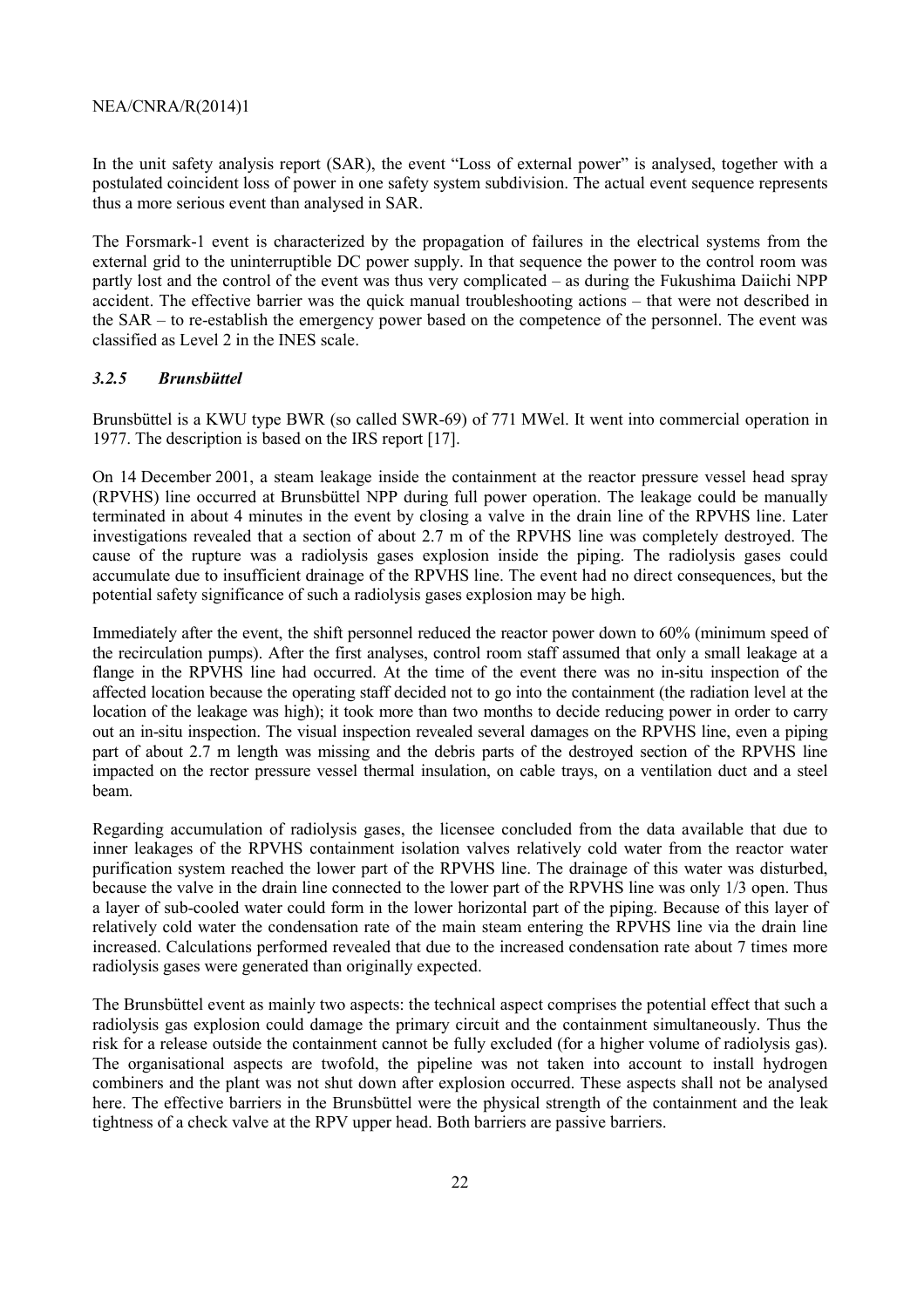## **3.3 Evaluation of the effective barriers**

The consequences of the five events selected are much lower than these from the Fukushima Daiichi NPP accident. This is due to the fact that the event sequences could be stopped at points of time before the core cooling was endangered. The differences of the selected events refer to variety of these barriers that have remained effective.

The analysis of the effective barriers shows different barriers for the events described:

• Vandellos-1:

The core cooling was never lost completely. Electrical power was available on the site during the entire event sequence. Thus also operational systems could be operated or remained in operation. The main effective barrier was the separation between systems.

• Narora-1:

The electrical power supply was completely lost. The residual heat removal by forced circulation was ensured only by the water inventory of the steam generators for about 5 hours until the diesel-driven fire water pumps fed them. Reactor cooling was maintained by a combination of natural circulation (thermosyphoning), addition of fire water to the secondary side of the boilers, and opening of atmospheric steam release valve(s). Planned emergency measures were successful including manual actions inside the reactor building. Other effective barriers were some passive design features to extend the time for manual actions and to control criticality.

 $\bullet$  Blayais-1/2:

The core cooling was never lost. Heat removal could be ensured by steam dump to the atmosphere over a rather long time. The event sequence could be stopped before the demineralized water source had been exhausted. Electrical power (at least emergency power) was available during the entire event sequence. The main effective barrier was the separation between systems.

• Forsmark-1:

The event was restricted by chance only to two out of four redundancies. Thus electrical power was never completely lost. The event sequence could be stopped - even under unfortunate conditions – by unplanned human actions. The heat removal was not lost completely. The main effective barrier was manual action.

• Brunsbüttel:

The event did not affect plant operation directly, the plant remained in power operation. The effective barriers were the physical strength of a check valve and the containment vessel head; they stayed undamaged despite the explosion. Thus the barriers were passive barriers.

| <b>NPP</b>         | <b>Loss Off-site</b><br>Power | <b>Loss DC</b><br>Power | <b>Loss Heat</b><br>Removal | <b>Loss Criticality</b><br>Control |
|--------------------|-------------------------------|-------------------------|-----------------------------|------------------------------------|
| Vandellós-1        | No                            | Partial                 | Partial                     | No                                 |
| Narora-1           | Yes                           | Yes                     | <b>Short Loss</b>           | No                                 |
| Blayais 1/2        | Partial                       | No                      | Partial                     | No                                 |
| Forsmark-1         | Partial                       | Partial                 | Partial                     | No                                 |
| <b>Brunsbüttel</b> | No                            | N <sub>0</sub>          | No                          | No                                 |

Table 3. **Main features of the five events selected**

#### **3.4 Analysis of selected IRS reports**

The sequences of the five events were stopped, before a core melt started. During the entire event sequences the fuel elements in the cores (and also in the spent fool pools) were sufficiently cooled.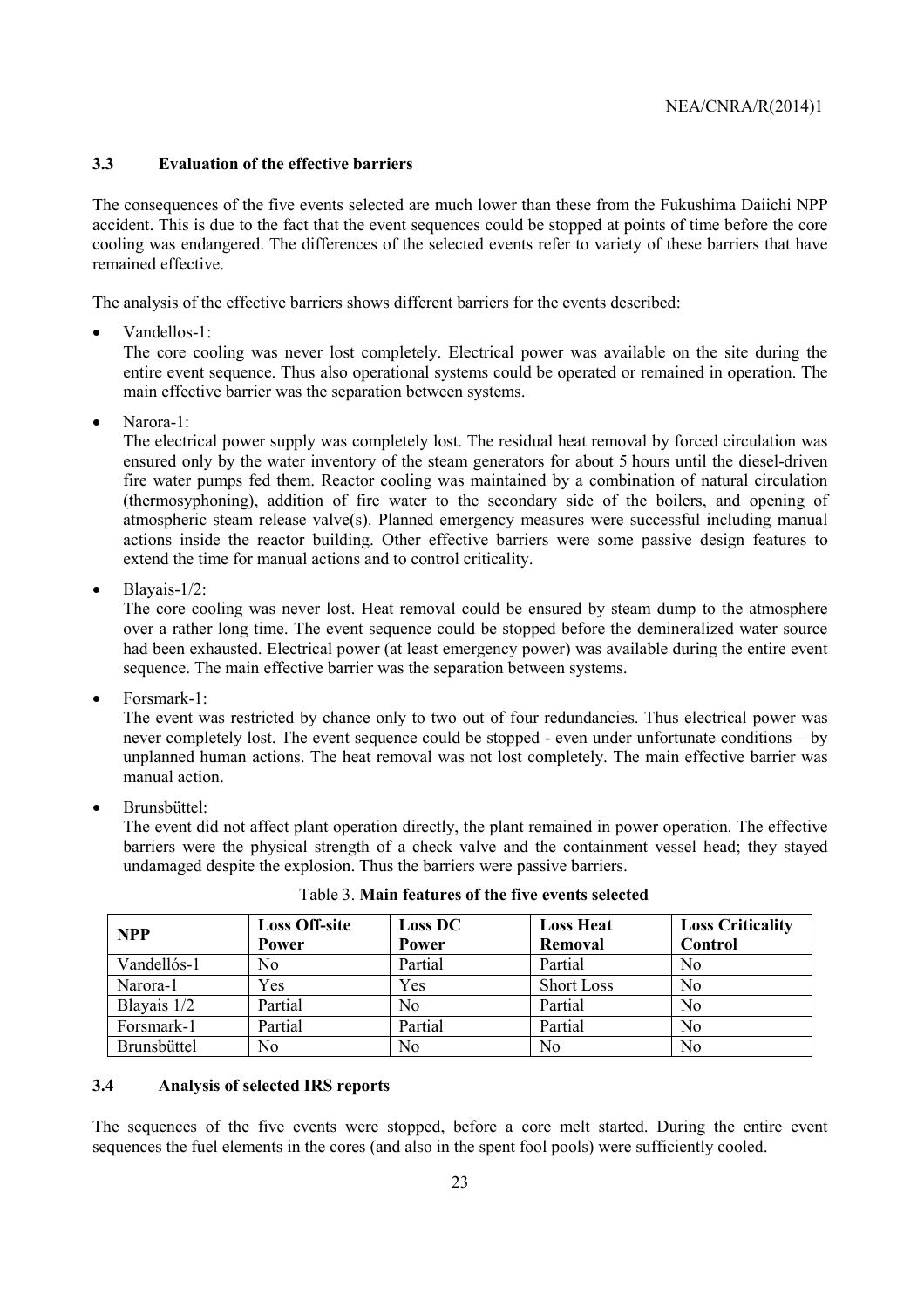But, based on the safety relevance of the events selected, a significant number of generic lessons learned have been derived. In the following the main generic lessons from these IRS reports are discussed. They form the basis for the following analysis.

## *3.4.1 Vandellós-1*

The main damages to safety systems were caused by fire and flooding. The root causes were deficiencies in physical separation of redundancies, buildings and fire zones, respectively. The flooding of the reactor building via the turbine hall caused the loss of several safety systems. The spread of the fire affected various cable trays and thus the 48-V-DC power supply.

The Vandellós event can be divided into the following sequences:

A. Loss of control air due to fire

- Main consequence: Inoperability of the AFW system (Regulating valves failing in positions that blocked or diverted the AFW flow).
- Root cause: Design review oversight (the initial design review did not include analysis of the effect of loss of control air to the AFW valves).
- B. Loss of electrical power supply due to fire
	- Main consequence: Loss of 2/4 turbo blowers, loss of 4/4 shutdown cooling pumps and loss of 2/4 AFW trains.
	- Root cause: Lack of implementation of modifications (cable segregation, effective protection against fire in the cable route) suggested in a re-evaluation program required by the CSN, and lack of any interim measures in the meantime.

C. Inoperability of 4 shutdown cooling exchanger pumps due to flooding

- Main consequence: Inoperability of shutdown heat removal.
- Root cause: Protection of safety-related systems in the reactor building against flooding from outside neglected during installation, and also after a later safety re-evaluation concluding lack of tightness in the reactor building (no interim/short-term measures were taken prior to implementing final modifications).
- D. Breaking of turbine blades due to high local stress concentration and corrosion
	- Main consequence: Vibrations that caused the breakage of 4 oil pipes.
	- Root cause: NPP surveillance program unable to detect corrosion (surface tests but not volumetric ones). Design and manufacturing did not take into account possible high local stress concentration and likely corrosion due to humid and high temperature steam.

The event triggered the final shutdown of the plant. Thus the generic lessons learned discussed below were not implemented at the reactor. Nevertheless, the implementation of the lessons learned, which are a selection taken from the IRS report [10] and the ASSET report [11], could help to avoid events at other NPPs or at least reduce their potential consequences.

These lessons learned are:

- The electrical power system supplying electrically operated actuators of the safety system should include full physical separation between trains.
- Layout of power cables and protection against common mode failure such as fire or flooding should be reviewed carefully. If it is not possible to achieve this on older established plants, additional defences should be supplied. Alternatives to consider are addition of fire retardant materials around cables, additional fire detection and suppression systems, additional physical barriers between components, and compartments to contain spillages.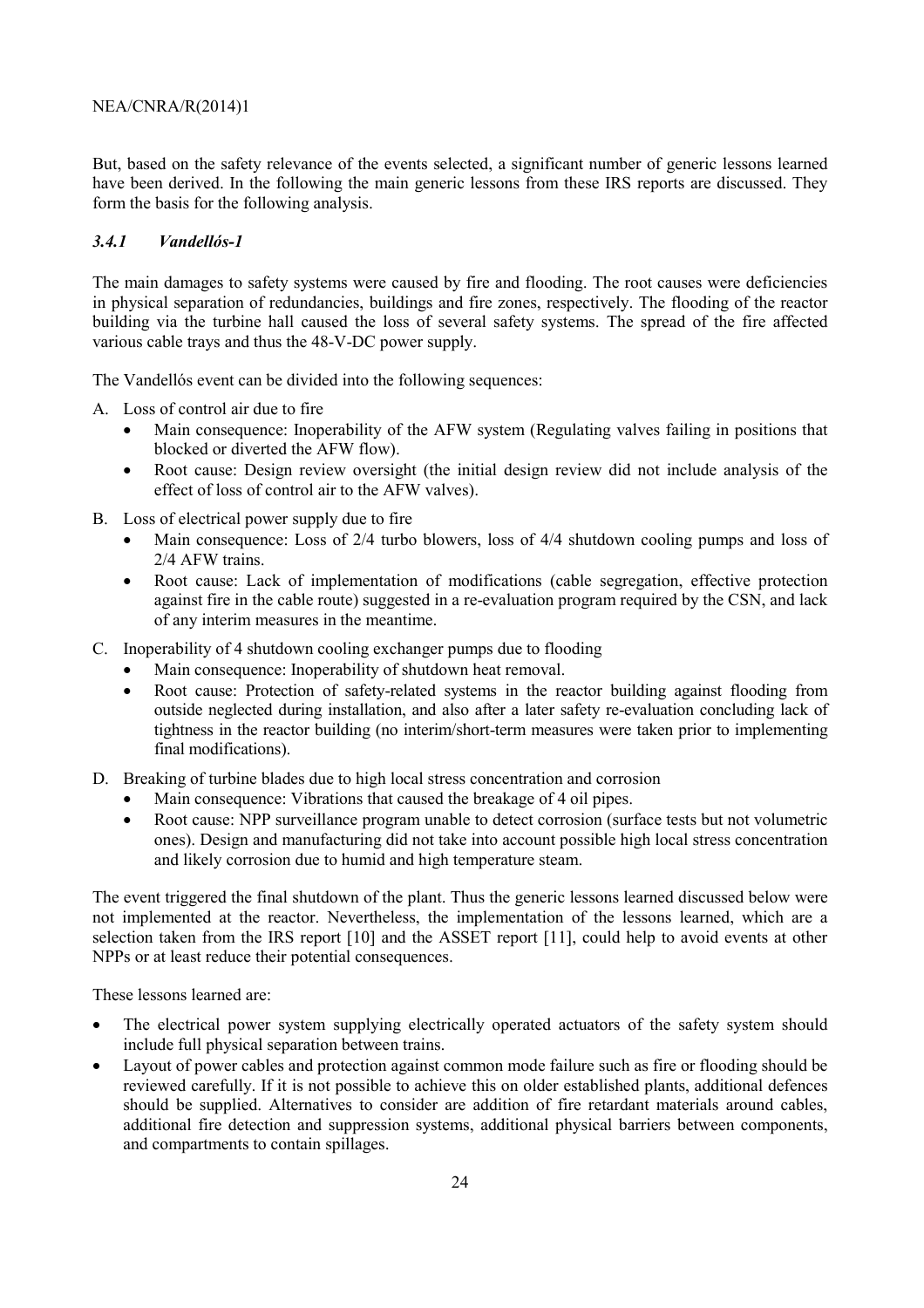- In addition to the systems used to ensure operability of safety systems at all time (reliable and redundant components), provisions should be made to ensure that they will never be made inoperable by any internal aggressive element, whether gas, liquid or solid (water flooding, floating oil fire, chemical product corrosion, steam, etc.). Preventive measures should take into consideration all the possible events.
- The air system supplying instruments and air operated actuators of the safety systems should be separated from any other air supply.

The safety air supply system should include the necessary provisions to ensure permanent operability at all times, redundancy of components, physical separation, backup systems such as accumulators to enable normal operation of actuators in case of short time loss of air. In the case of total failure the air operated actuators should move to the safest position which may be open or closed.

When safety related systems are actuated by electrical or hydraulic means, the similar rules should be applied to those systems to ensure that failures model are considered and whenever practicable a fail-safe philosophy is adopted.

- The surveillance programme of each plant should be completed with a careful review of all safety systems, especially for old plants. Trending of the early signals for identification of potential safety issues and systematic root cause analysis of all issues, even the most benign, should be part of the activity of surveillance at nuclear power plants to ensure effective prevention of incidents.
- Regulatory bodies should consider their role as essential to achieve an adequate balance between the degree of fulfilment of the required investigations and the time frame for the implementation of necessary hardware and software modifications once they have been determined. Sometimes an alternative interim solution in terms of simple changes could reduce the possibility of occurrence of events or event effects.
- Progress should be made in the application of the re-evaluation of safety to re-examine the application in the plant design of the defence in depth criteria, redundancies, physical and functional separations and defence against common mode failures. The analysis of the new codes and regulations should be concentrated more on the basic reasons that have made them necessary rather than in their formal aspects, which could result in difficult application or direct translation to the older stations or to those stations of different technology.

The adequacy and vulnerability protection of the means of communication when faced with potential incidents and accidents should be verified.

- The training of the teams responsible for measures of emergency and the teams of intervention should be increased, especially for those responsible for fire fighting. The emergency organisation plans should be revised to ensure that they are adapted to the situations that could occur during the potential incidents and accidents, their possibility of derivation to incidents of important proportions and effects that could contribute to a situation of uncontrolled fire.
- The incident has confirmed that the existence of an Emergency Room independent from the control room, where an emergency group could assemble, would have facilitated the job of organisation.

#### *3.4.2 Narora-1*

The Narora-1 event demonstrated the robustness of PHWR design that survived a complete loss of power supply for a period of 17 hours without any radiological impact either on the plant workers or in the public domain. Core cooling was maintained by thermo-syphoning on primary side and rejecting heat into atmosphere through Atmospheric Discharge Valves on secondary side. Nevertheless, the operator and the licensing authority draw several generic lessons to prevent recurrence of such an event.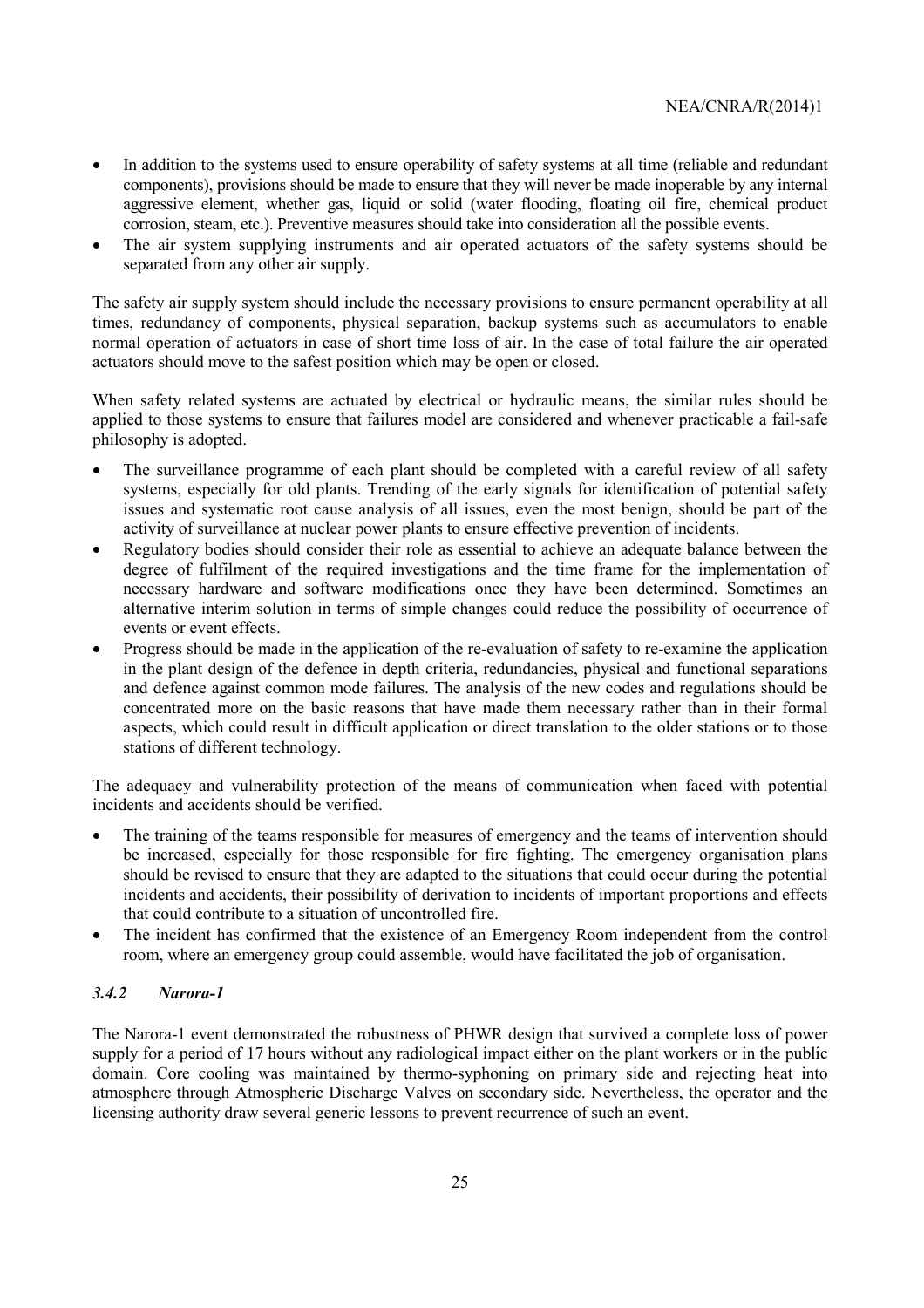After the event, the following measures were taken:

- Several turbine generator systems related improvements were established.
- Emergency Operating Procedure/Guidelines and provisions for handling Station Black Out (SBO) were improved. The existing guidelines and procedures were reviewed and revised in the light of the incident. Capability to handle extended station blackout conditions (with Class I&II also not available) was reviewed along with the duration of the station blackout.
- Manual valves required for feeding firewater to steam generators during SBO were relocated to a more convenient/accessible location. The reliability and capability of fire water system to inject water to the steam generators, as well as fight fire simultaneously, was established by tests.
- Facility for injecting firewater to end-shields has been incorporated as a part of design.
- The regulatory body expressed that there was a need to strengthen quality assurance at all stages (design, commissioning, operating).

The following lessons learned were also raised:

- In-depth review of physical separation and fire protection provisions for power  $\&$  control cables should be carried out to guard against common mode failure such as fire.
- Control room habitability should be ensured under adverse outside conditions.
- Detailed design safety review of systems outside nuclear steam supply system with potential of affection reactor safety should be carried out.

## *3.4.3 Blayais*

Severe weather conditions caused a flooding of the reactor building basement and thus the simultaneous failure of major safety systems. Due to the availability of electrical power (either from the grid or from EDGs) the plants could be shut down and cooled via operational systems. Nevertheless, the event showed that events affecting more than one unit on a site could result in additional difficulties as some auxiliary systems are common to all units on the site

It has revealed also some weaknesses in the site protection against external flooding related to:

- The extreme meteorological conditions considered in the design of the site protection. For the Le Blayais' site, high storm-driven waves coincident with high water level in the Gironde estuary had not been initially considered.
- The warning system and its criteria, allowing the anticipation of severe weather (verification of the protection devices, implementation of movable equipment…) and the shutdown of the plants in a timely schedule.
- The site accessibility (blocked roadways), highlighting both the need for additional staff of operating and emergency response personnel prior to the arrival of the severe flooding conditions and the need for an adequate self-sufficiency of the site (water quality and fuel supply…).
- The flooding-related procedures and the on-site emergency organisation, considering all the diverse aspects linked to the flooding conditions including:
	- The accessibility of the equipment located outside of the protected buildings.
	- − The simultaneous impact on several plants, with a potential risk of losing both the external power supplies and the ultimate heat sink.
	- The isolation of the site and the difficulties to provide rescue staff and equipment.
- The detection of water in the flooded rooms, allowing a quick response of the operating staff for implementing the necessary action, like the implementation of movable pumping devices.
- The faults in electrical isolation, likely to lead to some electrical busbars loss whereas the external grid may be lost due to the severe weather conditions.
- The management of release of the water collected in the flooded facilities.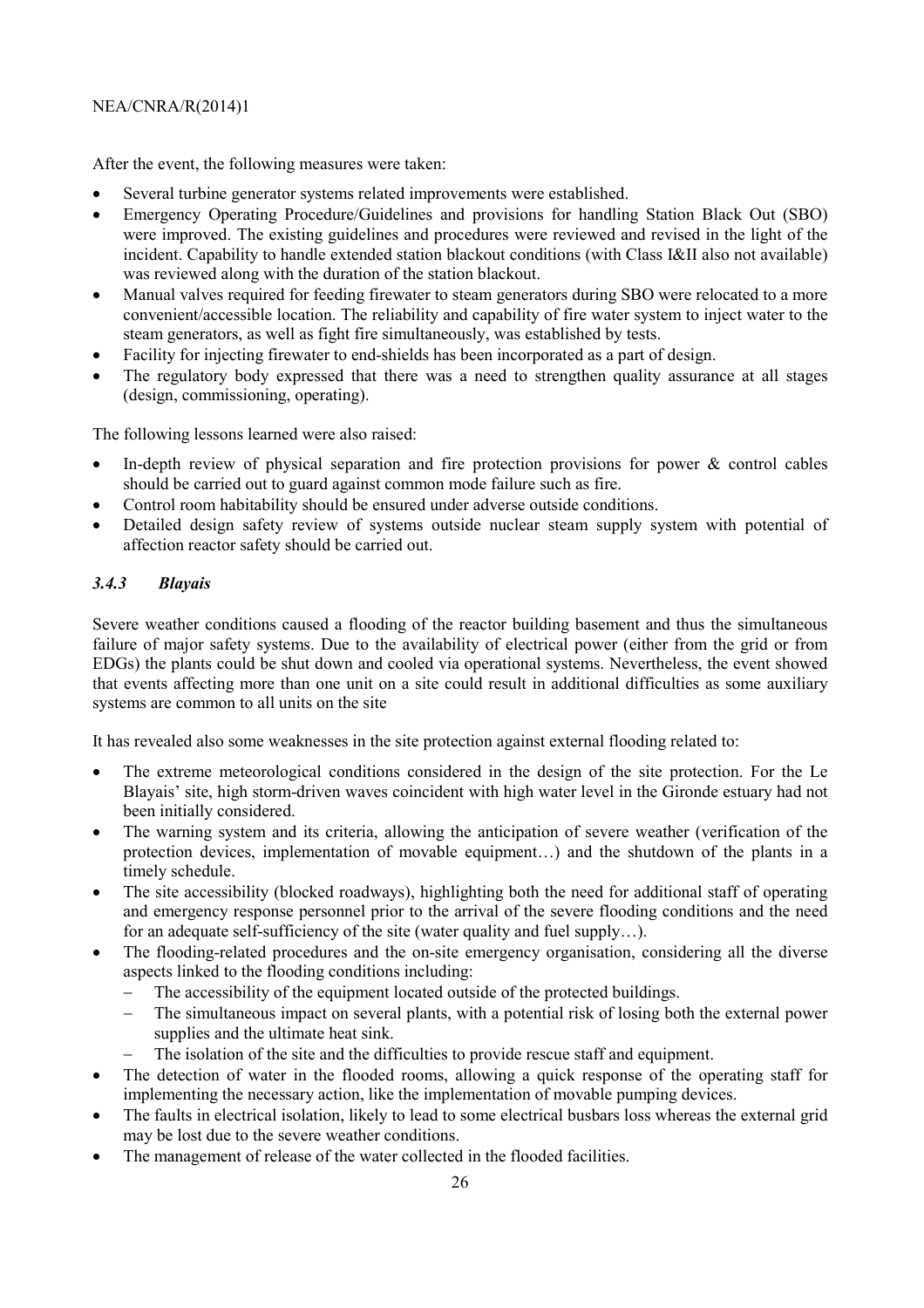• The penetrations and the doors which were built under the platform level and at the periphery of buildings containing safety-classified equipment to ensure reactor shutdown, have to be watertight and sized to resist to water height induced by the external flooding of reference.

After the event, the general approach to re-examine the NPP design possibilities was re-examined depends based on a safety re-examination assessment related to an exceptional event. This approach consisted in identifying and quantifying methodically all the events and combination of events likely to generate an external flooding of a power plant. The phenomena retained were classified into two categories:

- Those determined as per the applicable rules (fluvial, maritime or estuary flood, dam failure…).
- Those examined using an additional approach (swell, splashing, thundery or continuous downpours, circuit or engineering failure, intumescence, raise of table water).

With respect to those events and combinations of events, the adequacy of the existing material and/or organisational protection measures was checked so as to define the modifications which would be required. The measures to take in order to cope with the power plant isolation were particularly studied. This new methodology was applied to each of the 19 French nuclear power plants, and aimed at taking all measures required to protect all nuclear power plants against the risk of external flooding [9].

#### *3.4.4 Forsmark-1*

The NEA Committee on the Safety of Nuclear Installations (CSNI) authorised formation of a task group in January 2008 to examine Defence in Depth of Electrical Systems and Grid Interaction with nuclear power plants (DIDELSYS) [16]. The task was triggered by the July 2006 Forsmark-1 event. The investigations therefore went much more in-depth especially for generic lessons learned than usual.

This event identified a number of design deficiencies related to electrical power supply to systems and components important to safety in nuclear power plants. While plant-specific design features at Forsmark-1 contributed to the severity of the sequence of events which occurred during the event, a number of these design issues are of a generic nature as they relate to commonly used approaches, assumptions, and design standards for voltage protection of safety related equipment.

Recent international operating experience has indicated that generally accepted design practices and standards which have been relied upon for decades to assure defence in depth have not kept pace with ongoing changes in technology and in changes in the organisation of electrical suppliers. These on-going changes, if not commensurately addressed by improved practices and design standards could eventually result in events with serious nuclear safety implications.

Examples of major technology changes include: replacements of robust, but maintenance intensive, motorgenerator sets with less robust solid state UPS units for supplying vital control and instrument power, and replacement of older hardwired relay-based control and protection devices with microprocessor-based devices which can be more sensitive to degraded input power supplies.

Examples of changes in the organisation of electrical suppliers include the reorganisation of electrical industries into separate generating companies, transmission system operators, and local electrical distribution companies who may have competing market interests on where power is needed.

The DiDElSys report concluded regarding the current LWRs that their safety relies on the availability of preferred power sources for operation of emergency core cooling and decay heat removal systems. The defence in depth of nuclear power plant electrical systems can be viewed as a combination of the following design and operational practices:

• Preventing electrical grid and plant generated electrical faults which are capable of interrupting the preferred source of power to decay heat removal systems.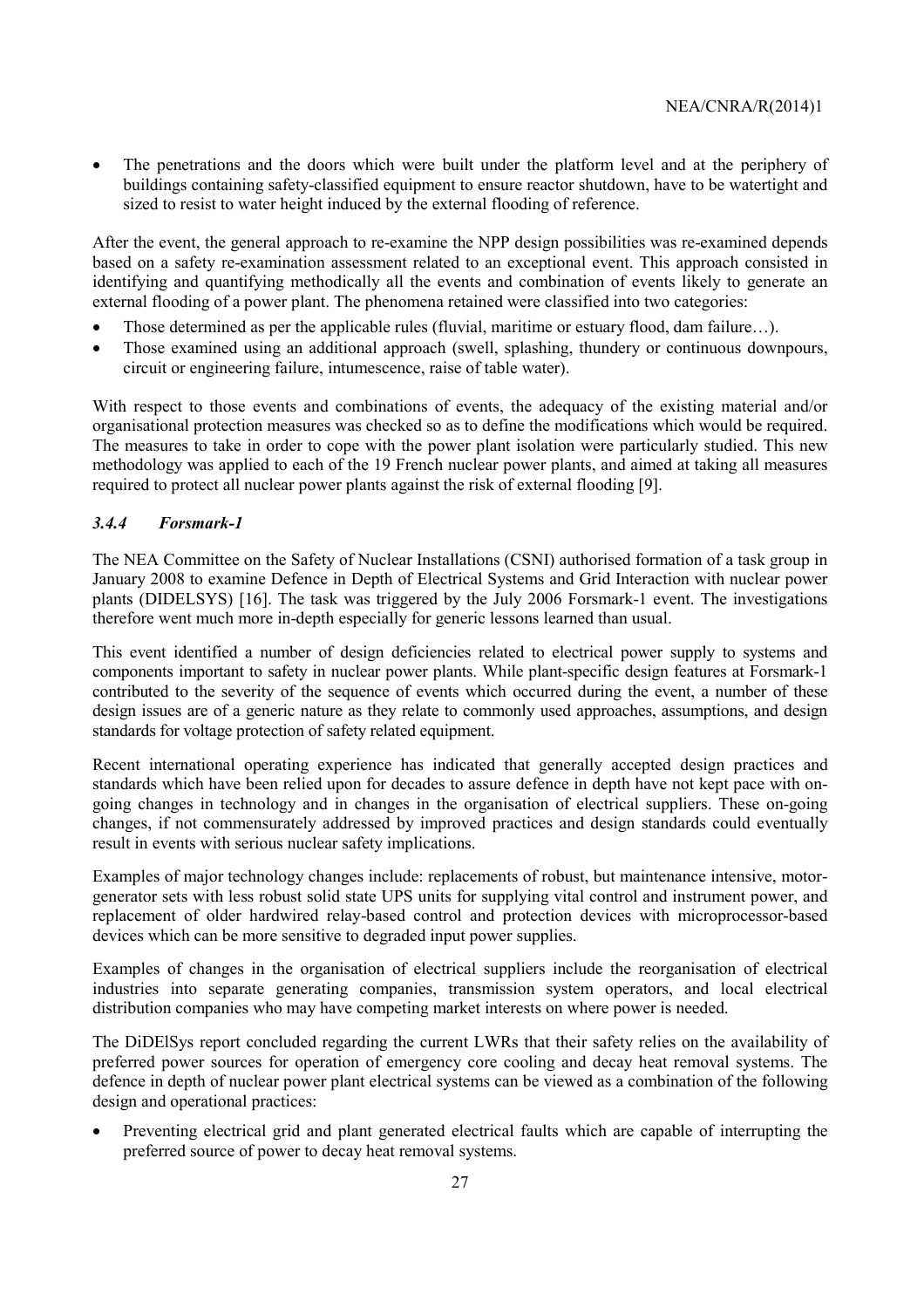- Robustness of nuclear power plant electric power systems to cope with electrical grid and internal plant generated electrical faults without further fault propagation or degradations to safety related equipment.
- Continuously improving nuclear power plant and external transmission system operator training, procedures, and information capabilities to deal with possible degraded electrical systems.
- Coping capability of nuclear power plants to deal with severe electrical grid and internal plant generated electrical faults.
- Ability to recover offsite electric power by co-ordinated actions of the nuclear power plant and transmission system operator.

The DiDElSys group observed that practices implemented in one country to address their specific operating experience were not necessarily being communicated or adopted in counterpart organisations in other countries, or to international design standards bodies such as IEEE or IEC. The DiDElSys group did make substantive observations where specific practices had "gaps" and where design standards need to be upgraded. These can be summarised as follows. Please refer for further details to [16].

- Recommendations related to preventing electrical grid and plant generated electrical faults.
- Recommendations related to robustness of nuclear power plant electric power systems The DIDELSYS Task Group review found that many critical nuclear power plant safety systems are directly connected to the preferred power source (offsite power transmitted to plant safety systems via a transformer connection). A large rapid surge can propagate to these systems in some cases faster than alarms or active protective devices can respond. This presents the possibility for a common cause failure such as has been observed in the 2006 Forsmark event.
- Recommendations related to improving training, procedures, and information capabilities.
- Recommendations related to coping capability of nuclear power plants.
- Recommendations related to electrical system recovery.

#### *3.4.5 Brunsbüttel*

The hydrogen explosion in the Brunsbüttel event demonstrated the potential for a significant hydrogen accumulation in pipework close to the reactor pressure vessel. The rupture location was close to a check valve at the RPV head and the containment closure head. It cannot be excluded that the explosion could have resulted in a simultaneous loss of coolant from the RPV and damage to the containment at higher explosion pressures. Even if a core melt would have been prevented by the safety systems, the evaporation of primary circuit steam could have resulted in a release to the environment above the operating limits.

In addition, the NPP was not manually shutdown, because the measurements showed no significant change of the primary and containment conditions. The affected pipe was sufficiently isolated from both ends.

Several actions were taken and some generic lessons were drawn, mainly:

• to implement a permanent temperature monitoring program in order to prevent accumulation of radiolysis gases. Altogether about 200 temperature measurements were implemented at all piping where radiolysis accumulation cannot be excluded.

## **3.5 Lessons learned from the Precursor events**

Edward D. Blandford and Michael M. May form the American Academy of Arts and Sciences have issued an interesting booklet on the "lessons learned from the lessons learned" with the subtitle "the Evolution of the Nuclear Power Safety after Accidents and Near-Accidents" [19]. The main results derived by the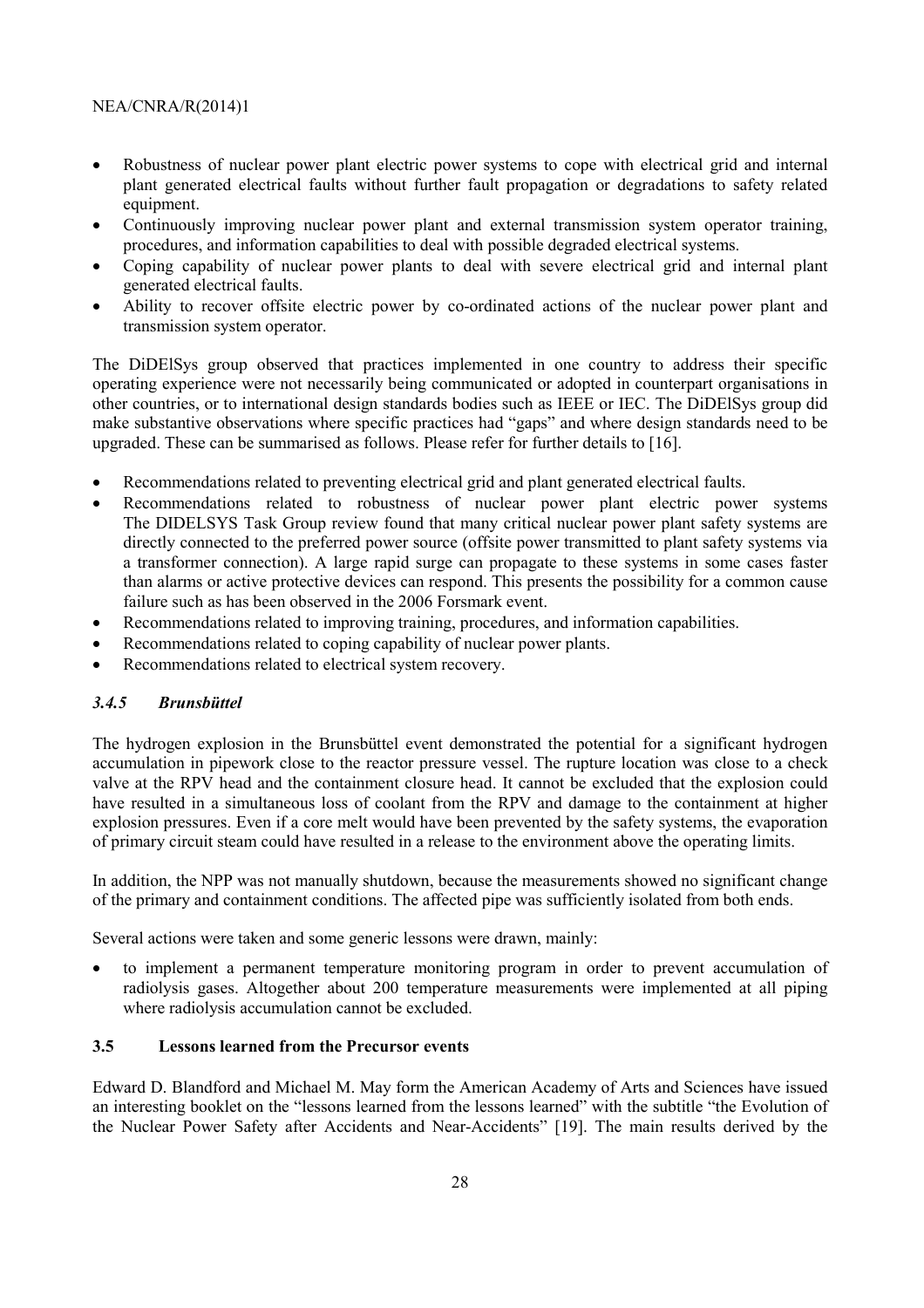authors can be transferred to this study nearly one by one. Among their nine general observations one shall be quoted below as an example:

*3. All three of the major nuclear power accidents [for explanation: TMI-2, Chernobyl-4 and Fukushima Daiichi NPP] as well as several of the lesser-known close calls had precursors in previous incidents, although often not at the same location or in the same country. The lessons learned reviews completed after the accidents have often contained specific useful points. Some of those points have been implemented —that is, the lessons were learned — but others have not been. Not surprisingly, implementation steps that translated into more efficient operations, such as better, more standardized operating procedures, were carried out more often than steps that required immediate expenditures to avoid uncertain disaster, such as better defenses against possible flooding. Further analysis may find other, less obvious correlations.* 

The analysis of the initiating events at Fukushima was based on the guide words on event characteristics from the IRS database. The initiators were already frequently reported but most of them with significantly minor safety related importance. The Fukushima Daiichi NPP accident was initiated by a "once in a thousand years" external event which is comparable to the initiator frequency of the Blayais flooding [9]. Such initiator frequencies are in most cases within the design basis assumptions.

Precursors can give interesting insights of event sequences. The precursors selected for this study cover the range of the major initiators or major occurrences of the Fukushima Daiichi NPP accident. There are without any doubt significant differences between the precursors selected and the Fukushima Daiichi NPP accident, but nevertheless some of these precursors selected led to in-depth studies. Several generic lessons learned were derived in these studies. The importance of the separation between systems for the same function as well as the protection against hazards (here: flooding and fire) are highlighted in several studies. The need for adequate instrumentation for accident conditions was also mentioned several times. The shift staff and further personnel need this information as basis for their actions. In addition, emergency procedures and emergency rooms were mentioned as not fully adequate.

But which barriers prevented the selected precursors to develop to core melt accidents? All but one of the selected events did not experience a full loss of core cooling. In cases which experienced a station blackout, internal or external power supply could be established quite quickly. Thus, even if the defense-indepth measures were not always completely successful, diverse means of e.g. heat removal remained available or could be established in a short time.

Another generic item was the availability of process information in such a situation. If the DC power is lost, the instrumentation and control of the NPP by the plant staff is extraordinarily difficult. Even the operating experience is available, uprates for emergency instrumentation for such accident situations (like completely independent and separated power supply) have not been backfitted widely. Only after the Fukushima Daiichi NPP accident did some regulatory bodies include requests for related backfitting measures in their lessons learned. This lesson is among the important lessons to be learned derived by the CNRA Senior-level Task Group on Impacts of the Fukushima Daiichi NPP accident [20].

The analysis of the events showed also that staff intervened sometimes in very challenging environmental conditions (smoke, obscurity…) but fortunately the staff was able to overcome these conditions and to complete locally the needed actions. Would have it been the case however in worse conditions (heat or radiation level)? This strengthens the findings mentioned above that local human actions should be accounted in the emergency procedures only as the last actions and that recovery actions should be ensured in first line by the remote instrumentation and control, which implies a very high level of robustness (qualification to environmental conditions, robust power supply, redundancy…).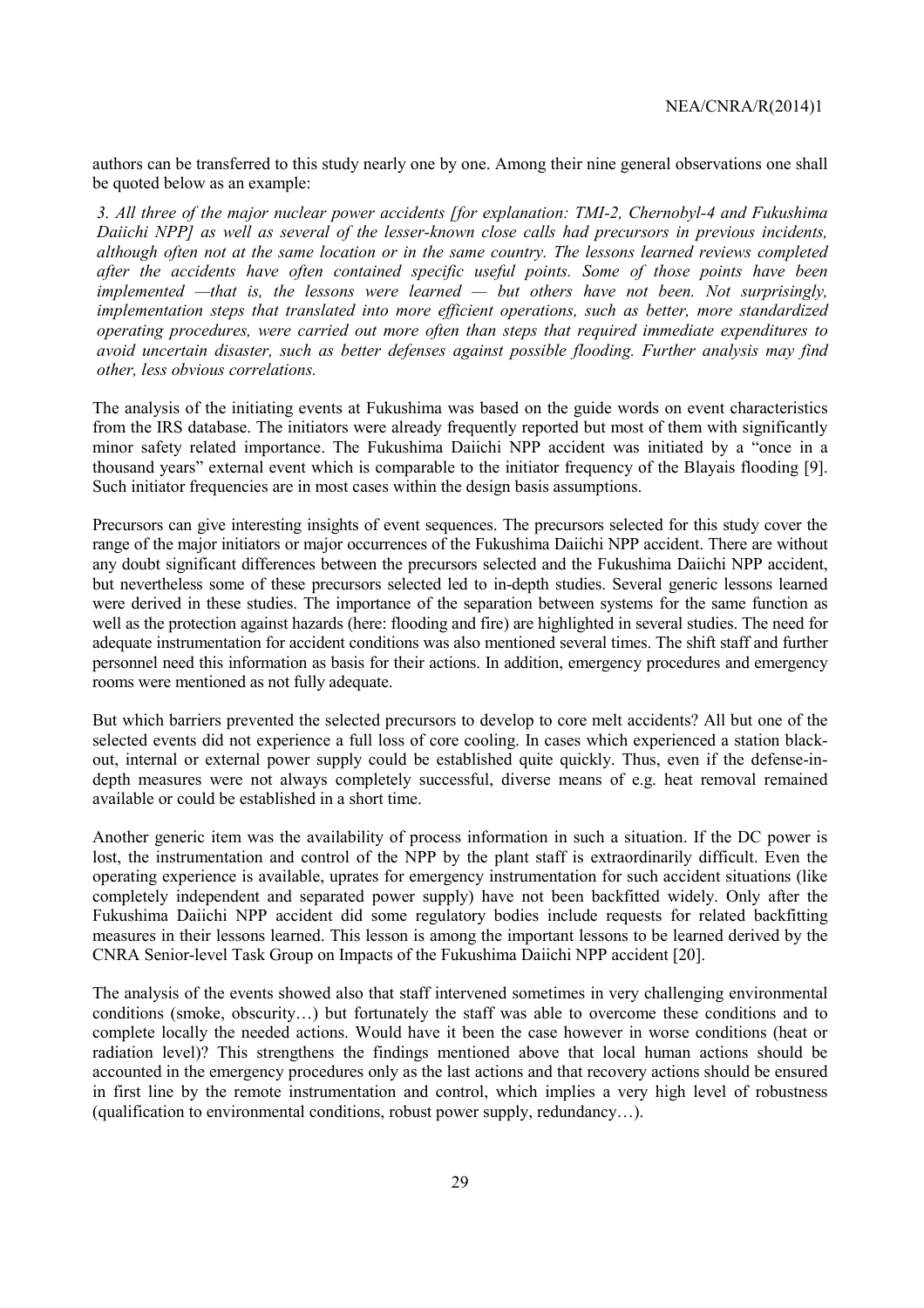As a summary it can be noted that the main initiators of the Fukushima Daiichi NPP accident have been experienced before in other NPPs. The in-depth investigations revealed a great number of generic lessons learned that – if implemented – could prevent accident sequences like those of the Fukushima Daiichi NPP accident, even if some of the lessons are difficult to implement in existing plants like the strict separation of redundancies, including electrical and I&C systems. The result of this investigation demonstrates the crucial importance of an efficient international operating experience feedback system.

It can be summarized that the international operating experience feedback system and WGOE produce sufficient lessons learned to prevent accidents. The challenge for each NPP and each regulatory body is the timely implementation of these lessons. The key point is correct priority setting for the implementation of the lessons learned.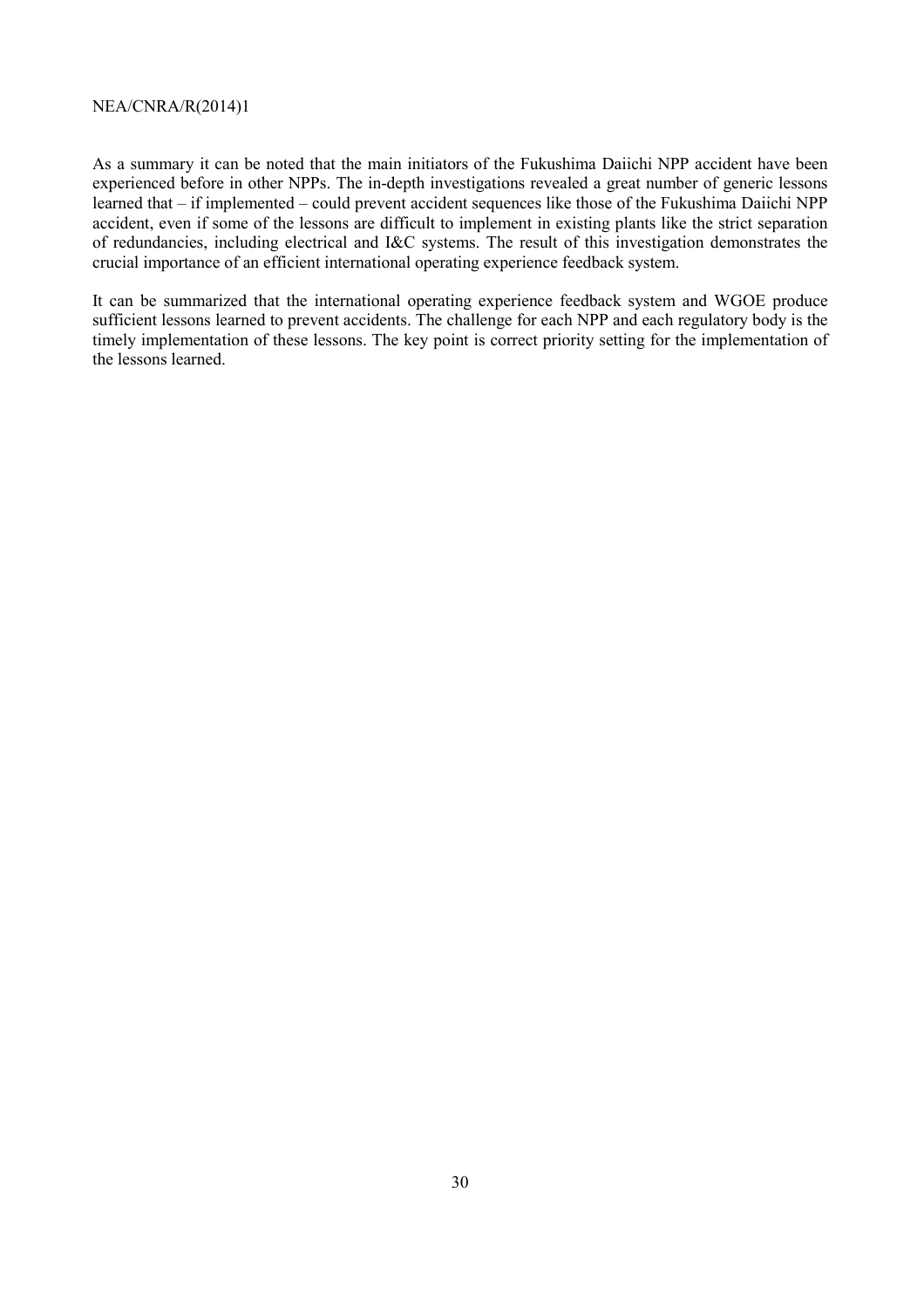## **4. OTHER PRECURSOR EVENTS WITH HIGH RISK**

To complete this report, the WGOE asked the CSNI Working Group on Risk Assessment (WGRISK) for additional information on significant severe accident precursors. Representatives from WGOE participated in discussions at two WGRISK annual meetings in order to receive the most valuable input.

The WGOE request was to identify the most significant precursor events of the last 25 years. The idea was to evaluate whether other significant operational events that were not identified through a search and analysis of the IRS database could offer further insights relevant to the Fukushima Daiichi NPP accident. Further analysis was done to determine whether the implementation of the lessons learned from these additional events could have addressed potential vulnerabilities or otherwise mitigated the events associated with the Fukushima Daiichi NPP accident.

The WGRISK developed the following criteria to select risk-significant events for consideration by the WGOE:

- 1. The event was risk significant as defined by a PSA-based event analysis. Typical screening values for consideration are a change in core damage frequency ( $\triangle CDF$ ) of  $10^{-4}/year$  or greater or conditional core damage probability (CCDP) of 10<sup>-4</sup>. In cases where formal quantitative estimates of ∆CDF or CCDP are not available, a qualitative assessment of the risk significance may suffice.
- 2. The circumstances associated with the event remain as potentially risk significant issues today. In cases where implementation of effective corrective actions for the plant or plant-type affected by the event may have reduced the potential risk significance for specific plant(s), consideration should still be given to including an event if it may impact plants that have not implemented similar corrective actions. For example, while events such as the Blayais flooding event may no longer be risk significant for French nuclear plants, this type of event could remain risk significant for plants that have not yet implemented effective corrective actions. However, events where effective corrective actions have been widely implemented should not be included (for example, events such as the Salem anticipated transient without scram (ATWS) event in 1983 should be avoided since significant regulatory improvements and plant changes have been made as a result of the event).
- 3. The event occurred after 1990 (this date is intended to provide to provide sufficient time for the implementation of corrective actions arising from the Three Mile Island Accident and reflect more modern operational standards and maintenance practices).
- 4. The event meets either of the following additional criteria:
	- The event's key features bear a reasonable similarity with those observed during the Fukushima Daiichi NPP accident (e.g., involves external flooding or a seismic event, long term station blackout, loss or significant challenge to dc control power, loss or significant challenge to the ultimate heat sink)
	- or
	- The event involved key contributing factors observed during the Fukushima Daiichi NPP accident. These include but are not necessarily limited to:
		- i. Significant human or organisational factors.
		- ii. Adequacy of engineering assessments.
		- iii. Timeliness in addressing known hazards.
		- iv. Severe accident management issues.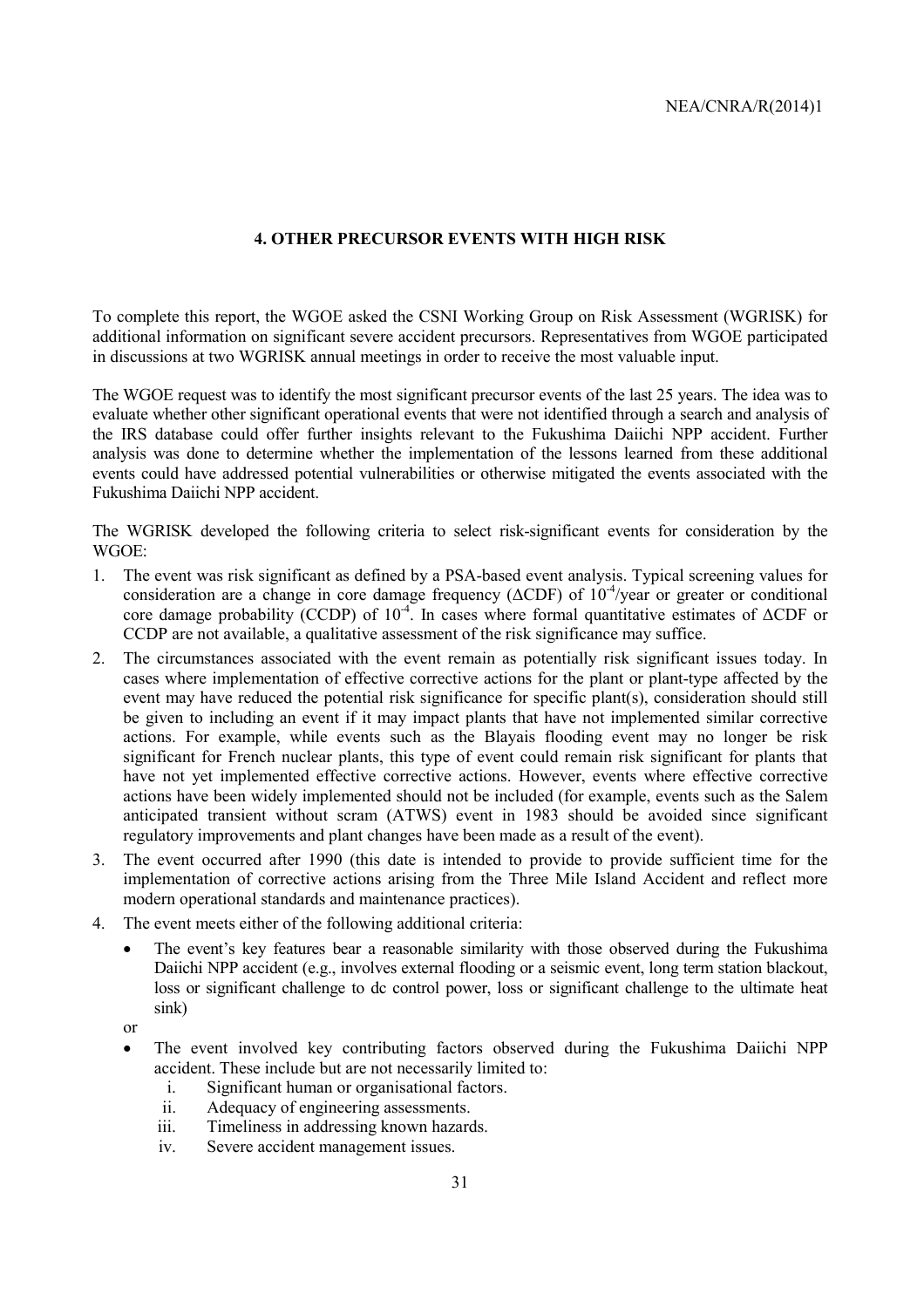| Plant(s)                           | <b>CCDP</b> or<br>$\triangle$ CDF        | Date     | Description                                                                                                                                                                                                                                                                                                                                                                                                                                                                                                                                                         | <b>Comments</b>                                                                                                                                                                                                                                                                                                                            |
|------------------------------------|------------------------------------------|----------|---------------------------------------------------------------------------------------------------------------------------------------------------------------------------------------------------------------------------------------------------------------------------------------------------------------------------------------------------------------------------------------------------------------------------------------------------------------------------------------------------------------------------------------------------------------------|--------------------------------------------------------------------------------------------------------------------------------------------------------------------------------------------------------------------------------------------------------------------------------------------------------------------------------------------|
| Davis-Besse<br>(US)                | $6\times10^{-3}$ /year<br>$(\Delta CDF)$ | 2/27/02  | Concurrent, multiple degraded<br>conditions, including cracking of control<br>rod drive mechanism (CRDM) nozzles<br>and reactor pressure vessel (RPV) head<br>degradation; potential clogging of the<br>emergency sump; and potential<br>degradation of the high-pressure<br>injection (HPI) pumps.<br>(LER 346/02-002)                                                                                                                                                                                                                                             | Risk significant event that involves<br>failures to conduct timely and<br>adequate evaluations of known<br>degraded conditions                                                                                                                                                                                                             |
| North Anna 1<br>(US)               | $2\times10^{\text{-}4}$<br>(CCDP)        | 8/23/11  | Dual unit loss of offsite power caused<br>by earthquake that coincided with the<br>Unit 1 turbine-driven auxiliary<br>feedwater (AFW) pump being out-of-<br>service because of testing and the<br>subsequent failure of a Unit 2 EDG.<br>(LER 338/11-003)                                                                                                                                                                                                                                                                                                           | Risk significant event that involves a<br>seismic event greater than assumed in<br>the design basis                                                                                                                                                                                                                                        |
| Barsebäck 2<br>(Sweden)            |                                          | 7/28/92  | The strainer blockage incident (IRS-<br>1294). The incident in Barsebäck 2 on<br>28 July 1992 indicated that the operation<br>of the emergency core cooling and<br>containment spray systems in the event<br>of a pipe rupture could be jeopardized<br>due to clogging of the inlet strainers for<br>the emergency core cooling water by<br>mineral wool insulation which had been<br>flushed down, and that clogging could<br>occur considerably faster than had been<br>assumed in the safety assessments<br>which formed the basis of the operating<br>licenses. | Risk significant event involving<br>potential loss of cooling due to<br>clogging of strainers.                                                                                                                                                                                                                                             |
| All units<br>in Sweden<br>affected |                                          | 12/27/83 | LOOP event (IRS 401)<br>On 27 December 1983, a power grid<br>failure occurred encompassing the<br>southern half of the national Swedish<br>power grid. The IRS Report 401 gives<br>detailed information about the behaviour<br>of the Swedish plants.                                                                                                                                                                                                                                                                                                               | Risk significant event involving long<br>term loss of offsite power for many<br>Swedish plants.<br>Note that a similar widespread grid-<br>related loss of offsite power (LOOP)<br>occurred in the United States on<br>14 August 2003 which resulted in<br>LOOPs at nine commercial nuclear<br>power plants (see US NRC<br>NUREG/CR-6890). |
| Cruas Unit 4                       |                                          | 12/01/09 | Total loss of heat sink, further to the<br>clogging of the trash racks by a massive<br>arrival of vegetable matter (IRS 8068)<br>During the night of 1 December 2009, a<br>massive amount of vegetable matter<br>(around 50 $m3$ compared with a monthly<br>average of 5 $m3$ ) blocked the water<br>intake of the common pumping station<br>of Cruas NPP units 3 and 4, by clogging<br>the pre-filtration trash racks. The total<br>loss of heat sink of unit 4 lasted<br>10 hours.                                                                                | Other plant units were also impacted<br>by the clogging of the trash racks:<br>plant units 2 and 3 partially lost their<br>heat sink.                                                                                                                                                                                                      |

Using the above criteria, the WGRISK identified the following events for the WGOE consideration.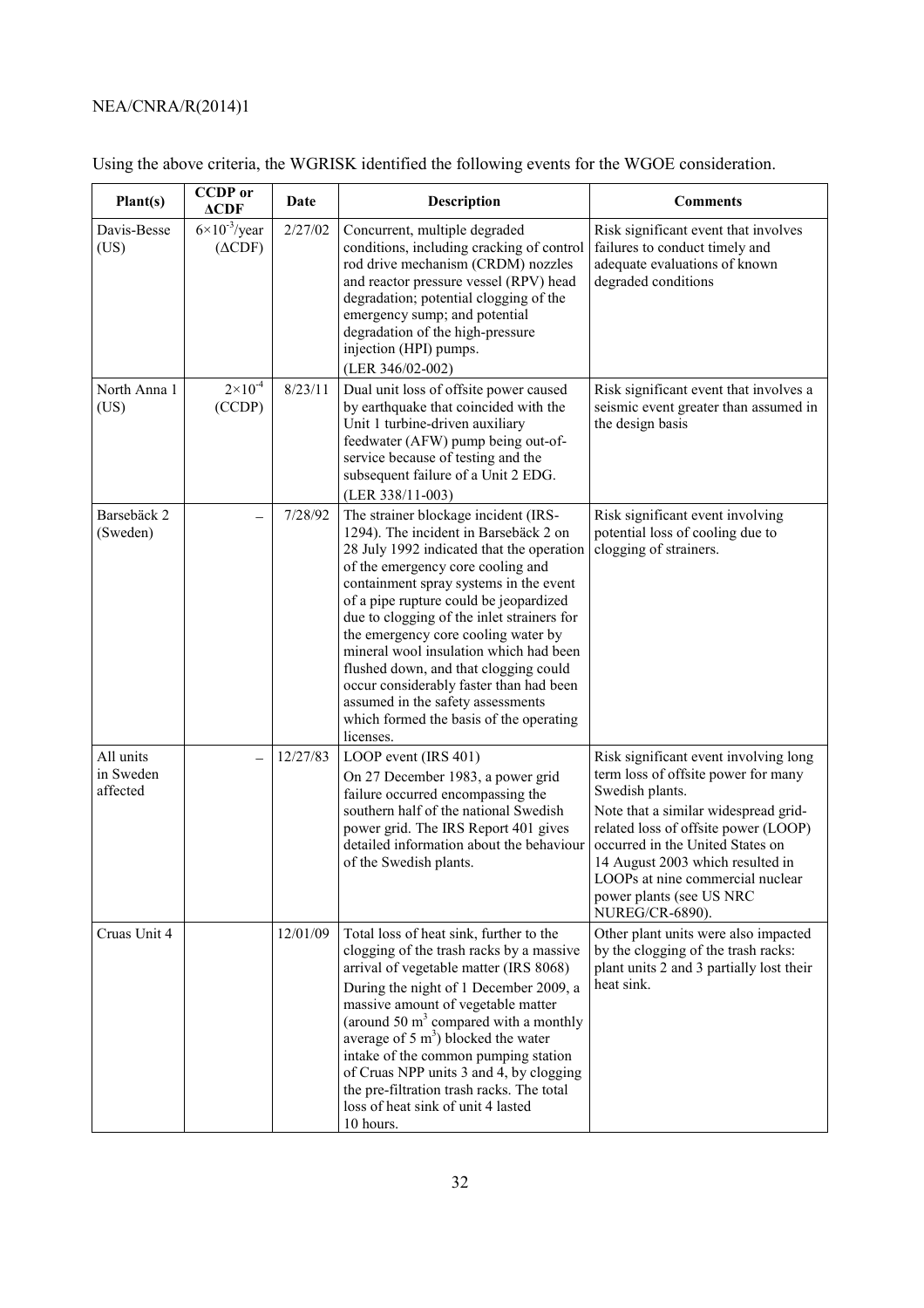It is also worth pointing several factors that WGRISK considered when responding to this request:

- It is extremely difficult to answer the question "What is the next Fukushima". PSA techniques can provide valuable insights into risk-significant accident contributors, but cannot be used to predict when or where a future accident will occur. A better question would be what are the major risk insights currently available from PSA studies (rather than focusing on past events), but even this question is very broad and depends heavily on design and site-specific factors. Even in countries where standardized plant designs are employed, site specific factors such as electrical distribution, ultimate heat sink configuration, and the external hazard profile (winds, seismic, flooding, etc.), impact the risk profile. These factors make generalization of risk insights challenging.
- Precursor events are defined in terms of a specific end state of interest. Typically, PSA analysts consider precursors events to core damage. The WGOE request focused on precursors for an event similar in nature to the Fukushima Daiichi NPP accident. The PSA techniques for identifying core damage precursors are well defined and implemented by numerous countries. The question of identifying a precursor to a specific event type (such as Fukushima Daiichi NPP) is more difficult in that it involves not only addressing initiating events, but also the considering the specific details of the accident sequence of interest (and even then, one could question how predictive this is of a future event). WGRISK tried to strike a balance with the above criteria.
- It is important to note that most, if not all, NEA members represented by WGRISK have active precursor and operating experience programs. It is important that the discussion of accident precursors presents a balanced picture in that there are many successes that can be identified where members have utilized operating experience and precursor information to make effective changes to plants to reduce risk. There is always more that could be done, but existence of a specific operating event does not provide the whole story, we must also consider what was ultimately done with that information and how it affected the overall risk profile.

These five events can be separated into two groups:

- Fukushima related events: LOOP: all Swedish plants (IRS 401) [21] Loss of ultimate heat sink: Cruas-4 (IRS 8068) [22] Earthquake: North Anna-1 [23-24]
- Events indirectly related to Fukushima (from a technical point of view): Primary leakage: Barsebäck-2 (IRS 1294) [25] Potential for primary leakage: Davis Besse [26]

The effective barriers during the event sequences with Fukushima related initiators have been adequate back-up power sources after the LOOP (Swedish black-out, North Anna-1) respectively the heat removal capabilities by steam dump to the atmosphere with sufficient water to add to the secondary circuit.

The primary leakage at Barsebäck-2 occurred during start-up after refuelling outage and caused in itself no difficult situation (performance of planned procedures). At the Davis Besse event there was no direct impact on plant operation, since the condition was detected during outage. At the previous cycle no related problems had occurred. However, the Barsebäck event highlighted a condition where the design basis for the emergency core cooling system strainers was inadequate in that it did not account for additional debris generated as a result of a loss of coolant accident. For the Davis Besse precursor, the linkage to Fukushima Daiichi NPP involves missed opportunities to identify and resolve a significant degraded condition by the organisation over an extended period of time, which is analogous to the situation faced by TEPCO when faced with updated tsunami information. Therefore, both the Barsebäck and Davis Besse issues highlight key contributing factors that were similar to the Fukushima Daiichi NPP accident.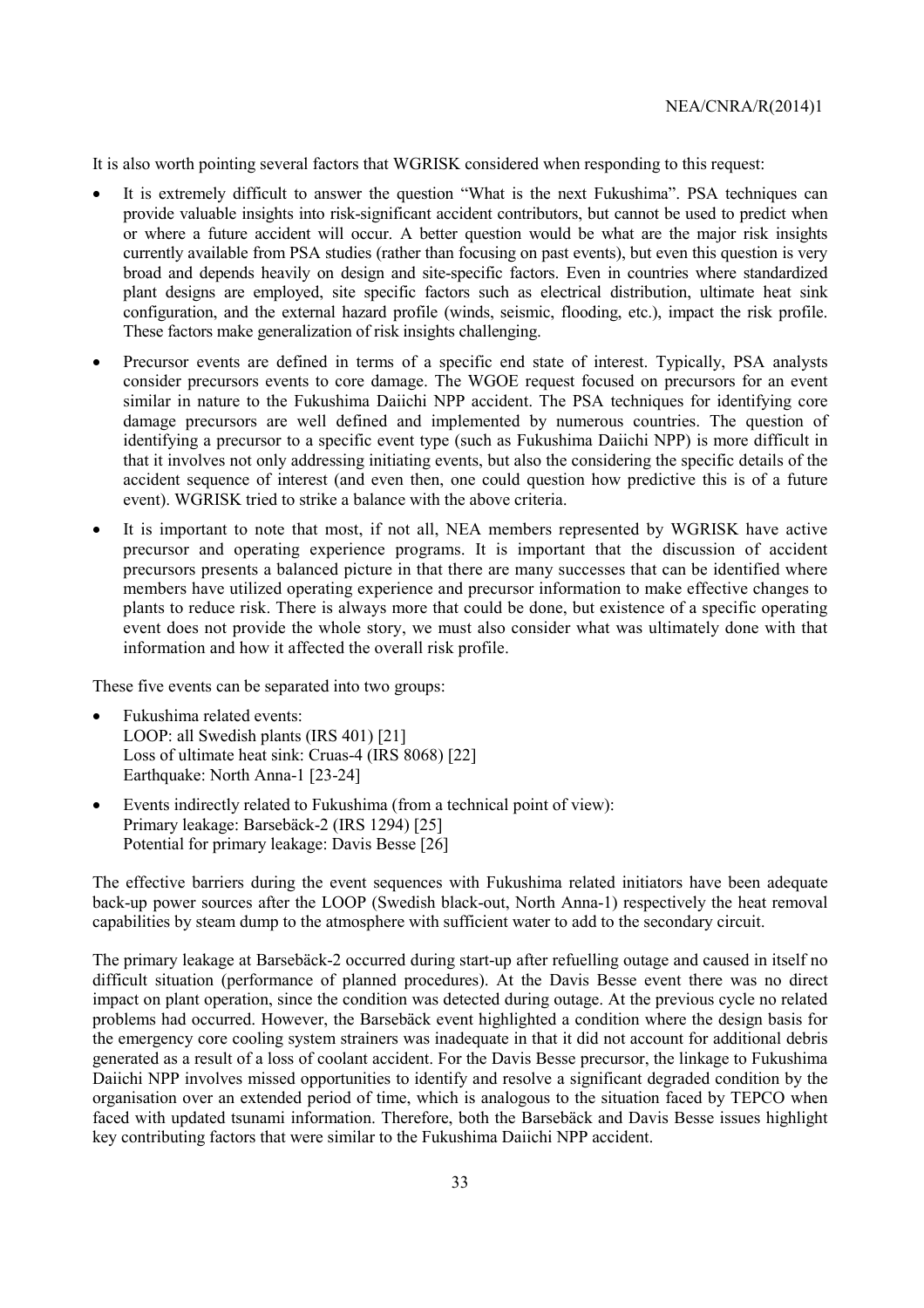The evaluation of the event sequences reveals more interesting insights. These are mainly the reasons for the high risk perceptions related to the events.

The Swedish black-out event may represent the risk for multiple plants to be affected at the same time. Just by adding the additional risk value for all plants the overall risk for public can be explained. Other large area black-outs can be found in [27] and [28]. Similar findings have been drawn after generic findings at the French quite homogenous fleet of reactors, e. g. see IRS 8164 [29].

The loss-of-coolant event in Cruas [22] has the additional aspect that 3 out of 4 reactors at the site had been affected by the same problem. But, only at Cruas-4 both redundant cooling trains failed simultaneously. The IRS report [22] mentions also a precursor event from 2003 at the same plant that also deals with the complete loss of both essential service water trains. The problems had been addressed by the development of specific emergency procedures. These were effectively applied in both events.

The North Anna-1 and 2 [23-24] event is included in this subset of events because it serves as another example of NPP performance in response to an earthquake. During the earthquake, one-of-three auxiliary feed water (AFW) pumps at Unit 1 was temporarily unavailable because it was undergoing maintenance; however, this pump was restored within about 30 minutes of the earthquake. The AFW system is an engineered safeguards system that includes two motor-driven pumps and one turbine-driven pump; providing redundancy and diversity to ensure proper system response to demands. Additionally, one-oftwo emergency diesel generators (EDG) at Unit 2 failed during the loss of offsite power (LOOP) following the earthquake. These issues presented minimal challenges to the plants' overall responses to the event in part because of redundancy and diversity inherent in safety systems. For example, the AFW pumps are powered from diverse sources, and a station blackout diesel generator was available to provide power to selected loads that had been lost as a result of the failed EDG. The North Anna site's response to the earthquake and ensuing LOOP is typical of what is expected from a Generation 2 PWR because of redundancy and diversity in safety systems. However, this event also highlights that there is a notable increase in risk associated with LOOP events that are coincident with failures of decay heat removal methods.

The analyses of the two other events (Barsebäck [25] and Davis Besse [26]) show that in both instances all safety systems were available. During the Barsebäck event, some safety systems had been challenged and operated according to the design. The high PSA number of Davis Besse is based on the assumption that a leak out of the vessel would have been likely in the next cycle. The most likely failure was estimated to be a small break LOCA within the next five months.

The WGRISK analyses provide two main insights: first, if an important number of NPPs is affected by the same hazard, the total risk increases significantly; second, besides the initiators that affected Fukushima Daiichi NPP there are also other safety significant initiators that should not be overlooked.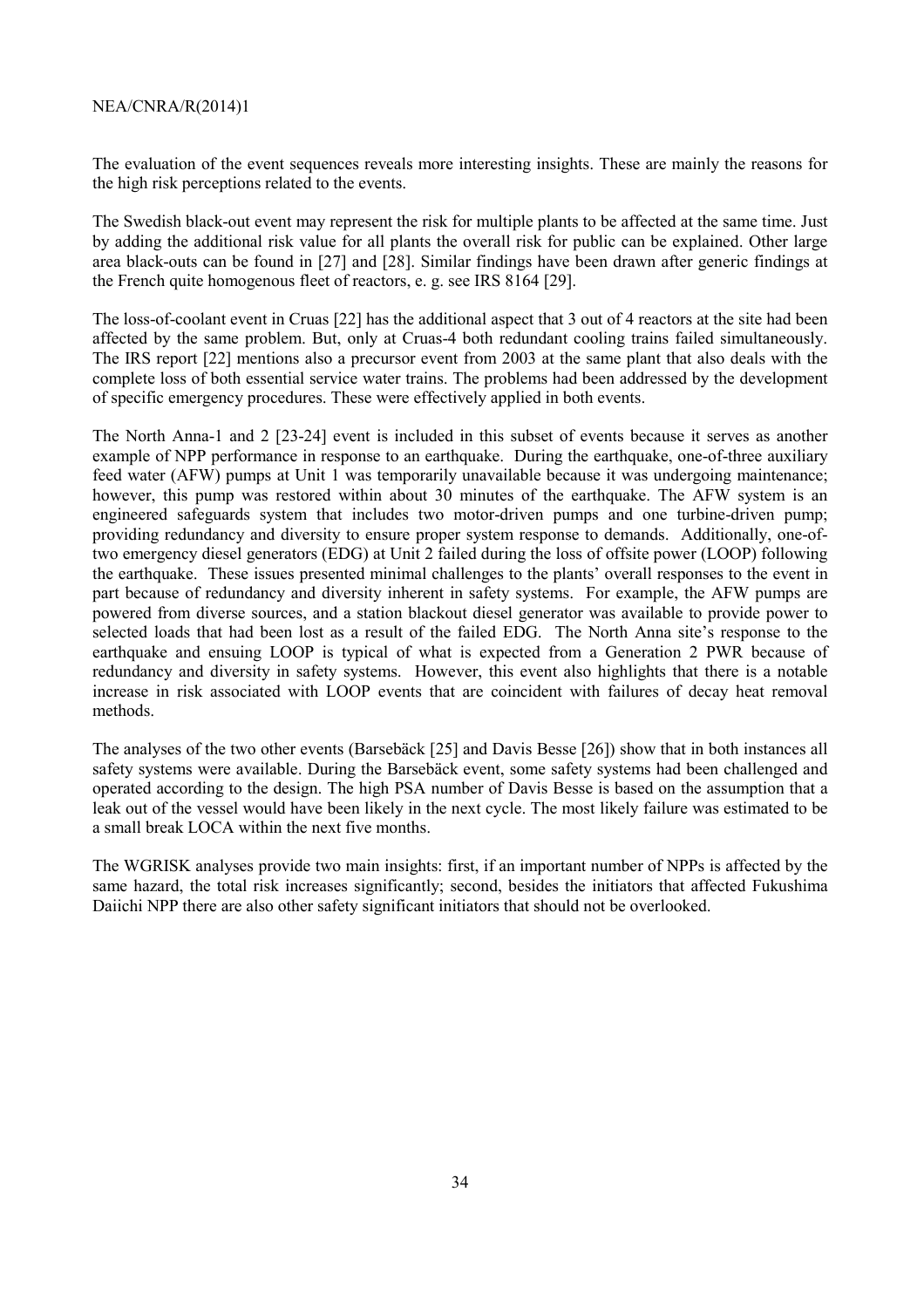#### **5. SUMMARY**

This report on the precursor events to the Fukushima Daiichi NPP accident was initiated by the CNRA in the framework of tasks to be performed in the aftermath of the Fukushima Daiichi NPP accident. WGOE formed a small task group to develop the content of this report with support from the CSNI Working Group on Risk Assessment (WGRISK). The main questions to be answered by this report were:

- The Fukushima Daiichi NPP accident, could it have been prevented?
- If there is a next severe accident, may it be prevented?

To answer the first question, the report addressed several aspects. First, the report investigated whether precursors to the Fukushima Daiichi NPP accident existed in the operating experience; second, the reasons why these precursors did not evolve into a severe accident. Third, whether lessons learned from these precursor events were adequately considered by member countries; and finally, if the operating experience feedback system needs to be improved, based on the previous analysis.

To address the second question which is much more challenging, the report considered precursor events identified through a search and analysis of the IRS database and also precursors events based on risk significance. Both methods can point out areas where further work may be needed, even if it depends heavily on design and site–specific factors. From the operating experience side, more efforts are needed to ensure timely and full implementation of lessons learnt from precursor events. Concerning risk considerations, a combined use of risk precursors and operating experience may drive to effective changes to plants to reduce risk.

The first question to be answered was "have events adequately been addressed prior to Fukushima?" Actually, there are related precursor events in the IRS database. First of all, it had to be evaluated which categories of the IRS coding criteria are met by the Fukushima Daiichi NPP accident. In this report the Fukushima Daiichi NPP accident sequence was analysed. It was not tried to identify all its potential causes and root causes. Compared to the main key words of the IRS system, nearly all aspects of the Fukushima Daiichi NPP accident could be described sufficiently. The result of the analyses was that operating experiences have been disseminated internationally related to the main initiators and conditions that have been observed during the Fukushima Daiichi NPP accident. The accident did not show unknown initiators, sequences, or consequences. However, the combination and the severity of initiating events had not occurred before and the evolution of the accident in three different units simultaneously was also a new aspect. Currently, there are no major changes to the IRS database because of the Fukushima Daiichi NPP accident, but updates might be necessary once a full understanding of the accident is available.

The report also contains a short description and evaluation of selected precursors that are related to the course of the Fukushima Daiichi NPP accident. The main question to be answered in this section was "what barriers stopped these precursor events before they turned into accidents?" The effective barriers have been analysed and discussed. These barriers were specific to the events' sequences, to the severity of the events and the design of the NPPs affected. There was no single effective barrier, it was a combination of systems, design features and in some instances operator actions that formed these barriers. There is no simple solution to prevent future accidents only from the barrier analysis.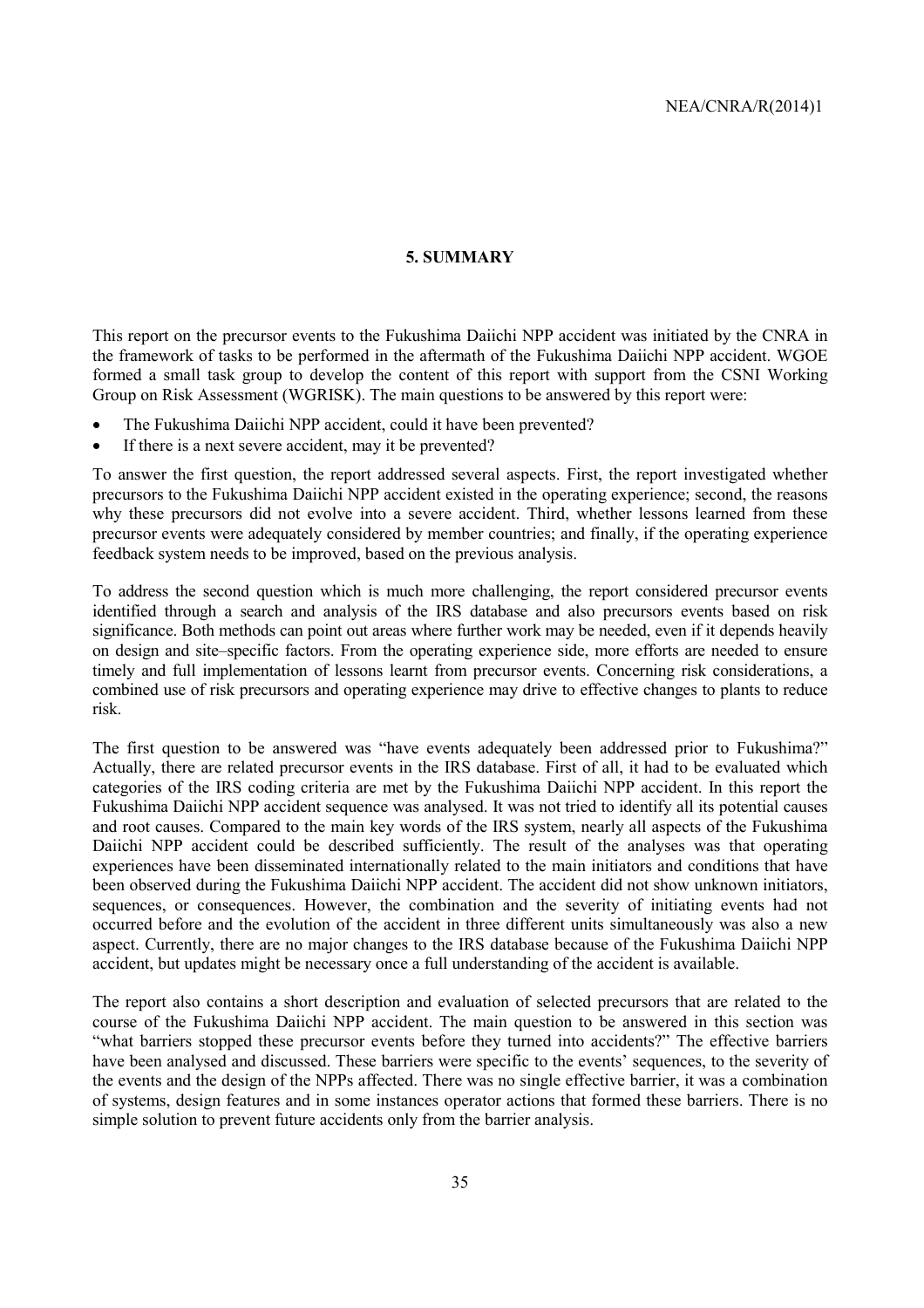The report addresses the question whether operating experience feedback can be effectively used to identify plant vulnerabilities and minimize potential for severe core damage accidents. Based on several of the precursor events national or international in-depth evaluations were started. The vulnerability of NPPs due to external and internal flooding has clearly been addressed. Also the dependency on the function of electrical systems is well known. But the combination of rare events – such as flooding, station black-out or loss of instrumentation and control – had not yet been reported to the IRS. In addition, the severity of reported events is not comparable with the Fukushima Daiichi NPP accident. Such single rare events have resulted in important lessons learned that have been issued and spread worldwide into the responsible institutions. The combination of these events had not sufficiently been taken into account.

Major events cause intensive national and international work to analyse the causes and to derive lessons to be learned. For some of them, the final lessons learned are derived only after several years of analysis. The number of significant lessons learned is very large. The challenge is the assessment of these lessons and the priority setting for their timely implementation at each NPP.

In addition to the IRS based investigation, the WGRISK was asked to identify important precursor events based on risk significance. These precursors have also been analysed regarding their initiators, their effective barriers and their main lessons learned. Among these precursors, there were the initiators earthquake, loss of ultimate heat sink and loss of offsite power that are directly connected to the Fukushima Daiichi NPP accident. The two other precursor events selected by WGRISK are related to the loss of coolant accident. In addition to the major events and initiators directly related to the Fukushima Daiichi NPP accident, there are further important initiators or event sequences that could result in core melt accidents. Therefore, the focus of plant improvements should also consider risk significance in addition to operating experience feedback.

The question related to the effective barriers in significant events can be answered with respect to the different event sequences and the specific NPP designs. There is no generic lesson to be learned from these events that has not already been addressed in the national and international operating experience networks.

Regarding the question related to the potential improvements for the international systems on operating experiences, it can be stated that significant efforts have been made – nationally and internationally – to derive specific and generic recommendations for further improvement of NPPs. The challenge is the assessment of the applicability to specific NPPs, and whether the proposed actions have to be prioritised or not. Technical measures may be assessed and implemented quite easily, but lessons related to human and organisational factors as well as to the safety culture represent constant challenges. While the implementation of lessons learned is mainly the task for the utilities, the regulatory bodies should be aware of the applicability of the lessons learned disseminated by the international systems.

The WGOE and the IRS – and the related task groups - have, for more than 30 years, provided insights on important single events and derive generic lessons to be learned from individual events or event groups. The competence of the WGOE ends with the dissemination of its results. The implementation is clearly the task of the national regulatory authorities and the NPP owners.

The final question "Can we prevent the next severe accident?" is difficult to answer. The operating experience feedback is one important tool to prevent events but there exist other approaches to maintain or improve the required level of safety of NPPs. The lessons learned from the evaluation of operating experiences are capable preventing future accidents if implemented in a timely manner. The challenge for utilities and regulators is to prioritise the numerous lessons learned depending on the individual plant designs and conditions.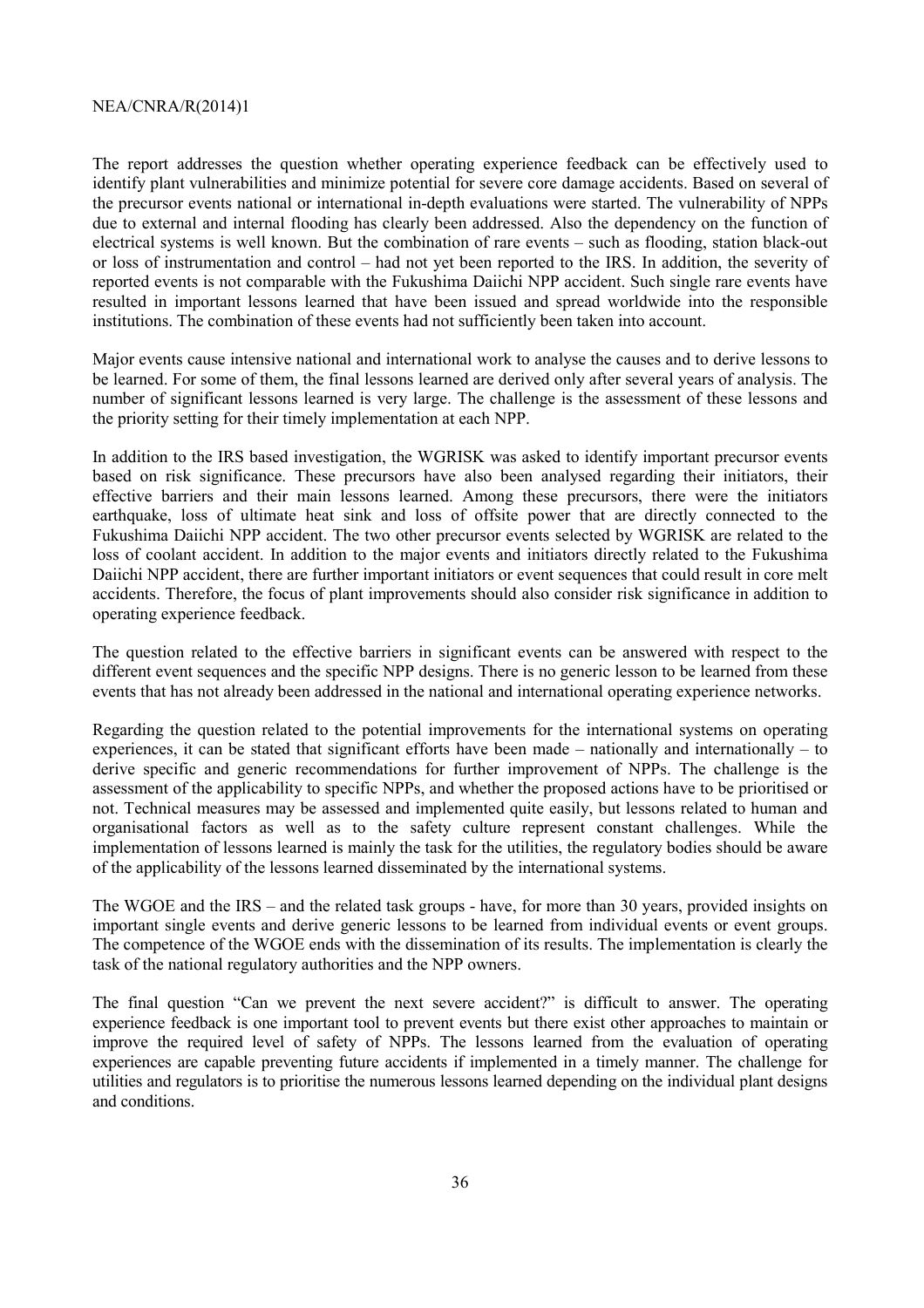The conclusion of this report is that the existing operating experience feedback systems provide a good tool to prevent recurrence of events. Operating experiences considering also the risk significance provide a great source of potential improvements that have demonstrated their usefulness in the course of real events. There have been major works done on new event features, e.g. after the Barsebäck event and the Forsmark-1 event. After the TMI-2 accident and the Chernobyl accident – as well as after the Fukushima Daiichi NPP accident – further international approaches have been started far beyond the continuous work of WGOE.

The implementation of foreign or international operating experience is a continuous challenge. The challenge is to timely implement related actions on plant level based on the generic lessons learned. This is an on-going challenge for utilities and regulators. The further development of methodologies to correctly prioritise the lessons to be learned should be a focus of future work. First approaches have already been published by CNRA in their series of NEA Regulatory Guidance Booklets. For example the booklet "Regulatory Challenges in Using Nuclear Operating Experience (2006)" [30] provides valuable recommendations to improve the use of operating experiences.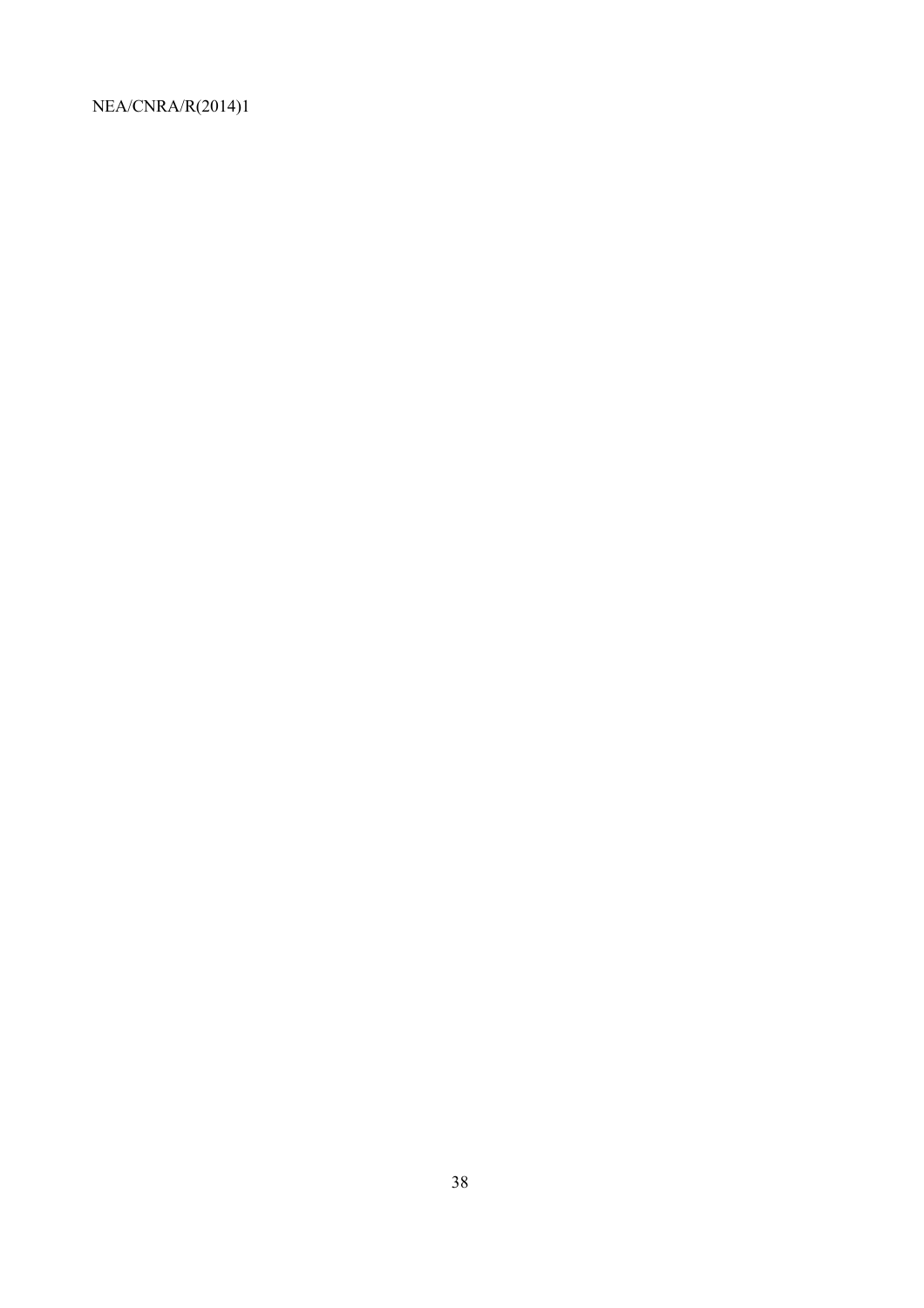#### **REFERENCES**

- [1] Nuclear Energy Agency (2012), Summary record of the  $26<sup>th</sup>$  CNRA meeting  $NEA/SEN/NRA(2012)1$  SR  $26<sup>th</sup> CNRA$ .
- [2] International Atomic Energy Agency (2010), IRS Guidelines, IAEA, Vienna, Austria.
- [3] Special Report on the Nuclear Accident at the Fukushima Daiichi NPP Nuclear Power Station, INPO 11-005, 2011.
- [4] IRS No. 19, Partial Melting of Fuel Cladding due to Abnormal Temperature Rise during a Rise in Power, St. Laurent-1, France.
- [5] IRS No. 7632, Damage Of Fuel Assemblies Inside A Cleaning Tank, Paks-2, Hungary.
- [6] IRS No. 8220, Accident at Three Mile Island Unit 2 (March 28, 1979): NRC Backgrounder, TMI-2, USA.
- [7] IRS No. 8175, Tohoku-Taiheiyou-Oki Earthquake Effects on Japanese Nuclear Power Plants: NRC Information Notice 2011-05.
- [8] IRS No. 7342, Partial Loss of Safeguard Systems as a Result of External Flooding, Blayais-1, France.
- [9] IRS Topical Study, Operating Experience Feedback (OEF) External Flooding, prepared by IRSN for the IAEA, Vienna, Austria, 2010.
- [10] IRS No. 1025, Fire in one Turbine Generator Group and Subsequent Failure of Safety Systems, Vandellos-1, Spain.
- [11] IAEA, ASSET-Mission to Vandellos-1, Chapter 2, Analysis of the Event: Degradation of Operability of the Safety Function "Cooling Of Fuel" due to Fire on one Turbo Generator, 1990.
- [12] IRS No. 1008, Loss of Vital AC Power and the Residual Heat Removal System during Mid-Loop Operation at Vogtle Unit 1, Vogtle-1, USA.
- [13] IRS No. 6350, Deenergization of DC Switchboard due to Damage to a Reversible Motor Generator and Battery Tripping, Kola-1, former USSR.
- [14] IRS No. 6341, Complete Station Blackout due to Fire in Turbine Building at NAPS-1, Narora-1, India.
- [15] Gawande, D., Fire in the Turbine Hall Resulting in Complete Failure of all Classes of Power Supplies, Presentation on the  $11<sup>th</sup>$  WGOE-Meeting, March 2012.
- [16] Final DIDELSYS Task Group Report, Defence in Depth of Electrical Systems and Grid Interaction, NEA/CSNI/R (2009)10.
- [17] IRS No. 7596, Pipe Rupture inside Containment due to Radiolysis Gases Explosion, Brunsbuettel, Germany.
- [18] IRS No. 7788, Loss of 400 kV and Subsequent Failure to Start Emergency Diesel Generators in Sub A and Sub B, Forsmark-1, Sweden.
- [19] Edward D. Blandford and Michael M. May, Lessons Learned from "Lessons Learned": The Evolution of Nuclear Power Safety after Accidents and Near-Accidents, ISBN: 0-87724-094-9, 2012.